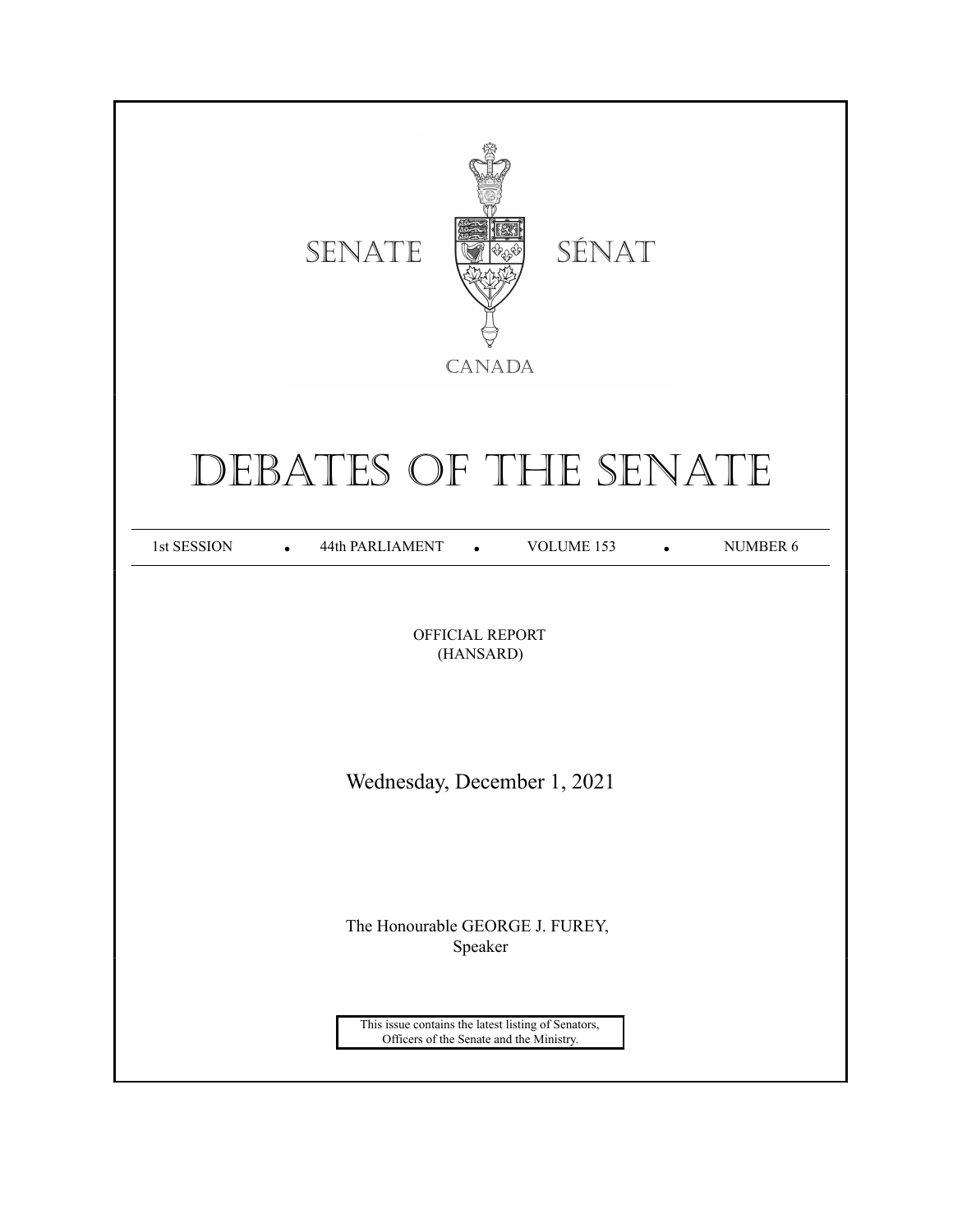# **CONTENTS**

(Daily index of proceedings appears at back of this issue).

*Publications Centre:* Kim Laughren, National Press Building, Room 926, Tel. 343-550-5002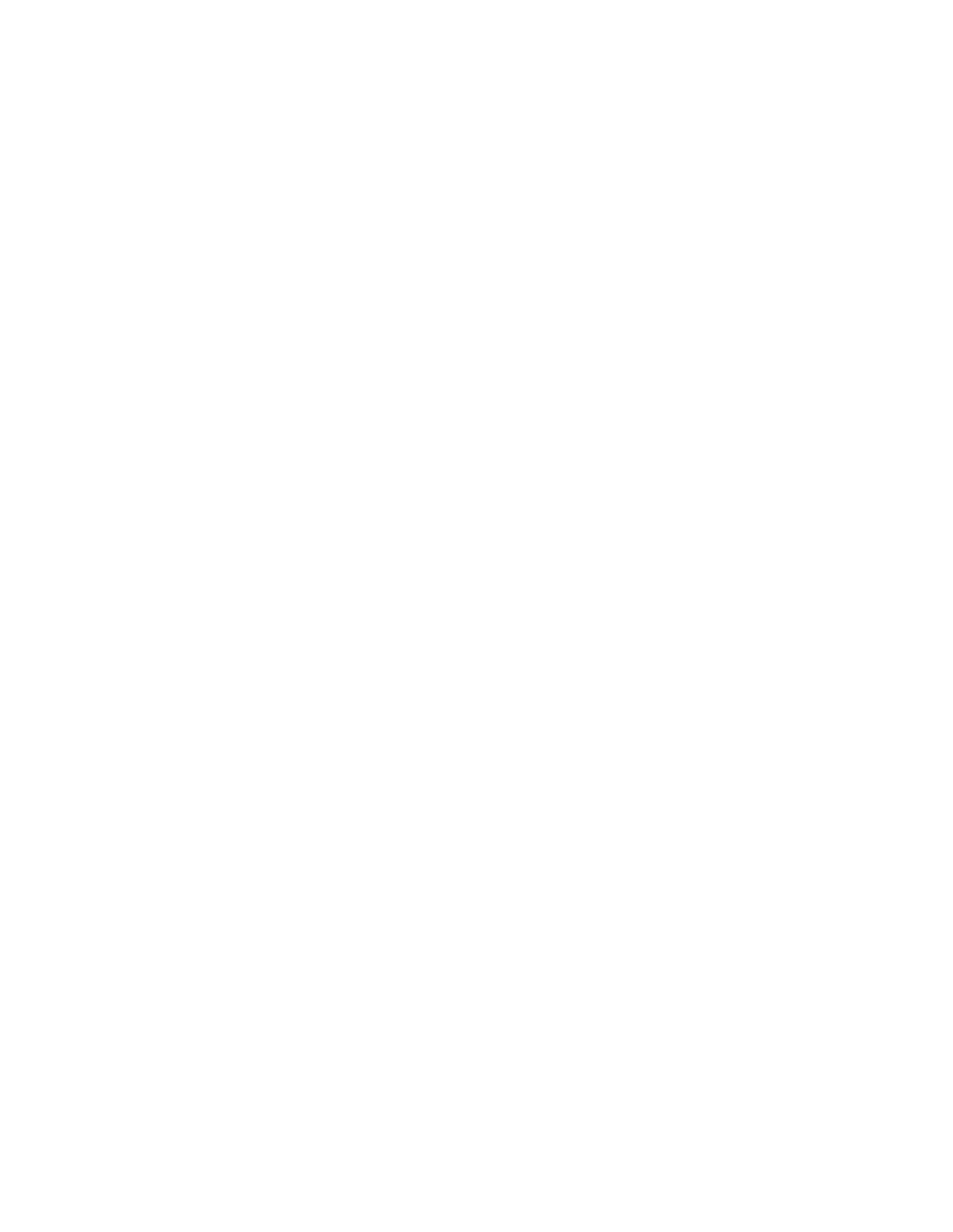## **THE SENATE**

### **Wednesday, December 1, 2021**

The Senate met at 2 p.m., the Speaker in the chair.

Prayers.

### **SPEAKER'S STATEMENT**

**The Hon. the Speaker:** Honourable senators, on November 23, 2021, the Senate adopted an order that "the position of Speaker pro tempore be filled by means of a secret ballot by all senators to be held at the earliest opportunity, using the process established by the Speaker for the election of the Speaker pro tempore in the Second Session of the Forty-third Parliament, with timelines adjusted for the current session at the Speaker's discretion".

The process established last session was that the election of the Speaker pro tempore be by ranked ballot.

For the current session, a senator who wishes to be a candidate will have to communicate his or her interest by email to the Clerk of the Senate by noon on Monday, December 6, 2021.

At the start of the sitting after Monday, December 6, I will announce the names of the senators who are candidates. Instead of proceeding to Senators' Statements, we will then hear from the candidates for a maximum of three minutes each, irrespective of the total time required. If there are fewer than six candidates, any balance of time can be used for regular statements.

The voting will start shortly after we have heard from the candidates. Details about the confidential system will follow shortly before voting is to start. Only the Clerk will have access to information about the vote. He will not reveal any of this information to anyone.

Senators will be able to vote until 6 p.m. on the day after voting starts. That deadline could be extended, if required, for technical reasons. When they vote, senators will rank as many candidates as they wish, with one being their first choice, two their second, and so on. If, however, there are only two candidates, senators will only be asked to select one candidate.

After the voting, the Clerk will count the votes in private. After the initial count, the candidate, or candidates, with the fewest votes will be dropped and those votes redistributed to the next active preference on the ballot, if one is indicated. The process will continue with successive rounds until a candidate has a majority of votes that are still active. If, after all possible distributions, two or more candidates have the same number of votes, a run-off election will be held.

The name of the chosen candidate will be announced at the start of the sitting following completion of counting. A motion to name that senator as Speaker pro tempore will then be deemed moved, seconded, and adopted, without debate, amendment, or further vote. No further details will be provided, and the Clerk will keep all information related to the vote confidential.

[*Translation*]

## **SENATORS' STATEMENTS**

## **INTERNATIONAL DAY FOR THE ELIMINATION OF VIOLENCE AGAINST WOMEN**

**Hon. Marie-Françoise Mégie:** Honourable senators, November 25 marked the International Day for the Elimination of Violence Against Women and the beginning of the 16 Days of Activism Against Gender-Based Violence. This time is an opportunity for us to speak out against this worldwide crisis and its devastating effects, to pay tribute to the victims, and to renew our commitment to putting an end to gender-based violence once and for all.

Gender-based violence is sometimes invisible. It may remain hidden because of stigma, shame or the fear of not getting the support needed to get away from the violence or to survive the trauma associated with it. Certain intersectional populations are disproportionately affected. Black and Indigenous women, immigrant and refugee women, LGBTQ2+ people, and people with disabilities often face structural and cultural barriers that make them more vulnerable.

The COVID-19 pandemic has exacerbated this violence. According to the Canadian Femicide Observatory for Justice and Accountability, the number of femicides in Quebec rose from 13 in 2019 to 23 in 2020, an increase of 77%. So far, in 2021, 18 femicides have occurred in Quebec and 41 in Ontario.

The pandemic is also making it harder for people fleeing gender-based violence to access support and services. According to a 2020 survey, shelters had a harder time meeting survivors' needs during the pandemic. Lockdown measures further isolated women living with violent partners.

Esteemed colleagues, in 2020, the Government of Canada did indeed allocate \$100 million to fighting gender-based violence. Nevertheless, I call on the government to work closely with the provinces and territories to develop long-term strategies to end this form of violence. We have to invest in social infrastructure to empower women fleeing violence and create the right conditions to help them thrive.

Women and girls are entitled to safety and dignity. It's high time we ended violence against them.

Thank you.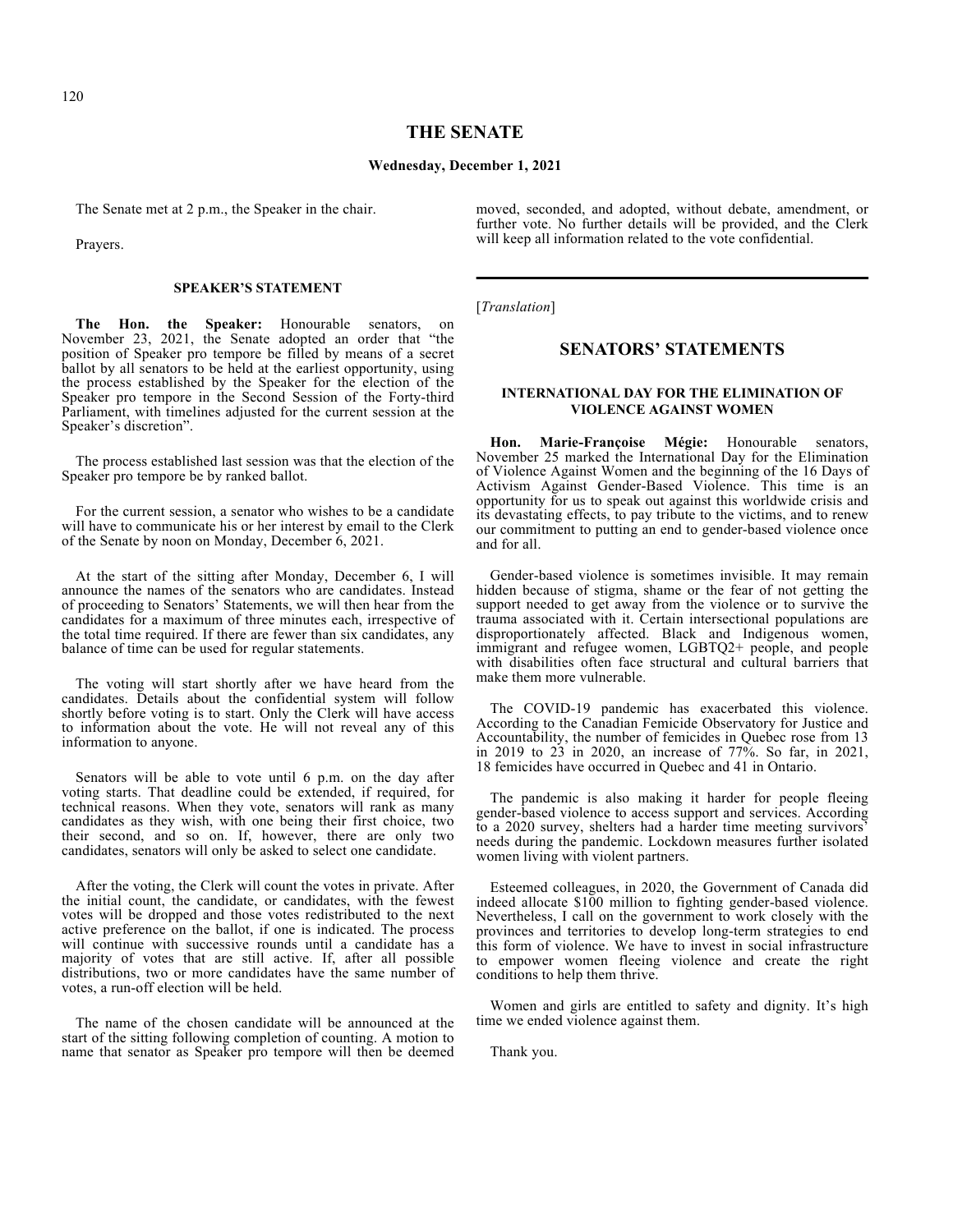[*English*]

#### **ARTWORK AND HERITAGE ADVISORY WORKING GROUP**

**Hon. Patricia Bovey:** Honourable senators, today I rise as Chair of the Senate Artwork and Heritage Advisory Working Group, and I celebrate the poignant, truly meaningful artists' work installed in this Senate building over the past few months.

The Indigenous peoples room has been rehung, expanding Indigenous representation across Canada. The first museums at the Senate, with Inuit art from the Winnipeg Art Gallery and Nunavut in room B30 of the Senate of Canada Building, represents art from across the Arctic. Both of these initiatives reflect the Senate's reconciliation goals.

• (1410)

The second, honouring Canada's Black artists, celebrates Toronto artists Denyse Thomasos and Tim Whiten, both with widely acclaimed international careers. Trinidadian Canadian Ms. Thomasos, who died young, taught in the U.S. The Art Gallery of Ontario is presenting her retrospective exhibition. Her energy-filled art captures a vibrant urban centre and past and future Black sensibilities. Tim Whiten, Professor Emeritus of York University, has worked in many major collections. He, too, links past and present realities, overlaid with a depth of spirituality.

These small projects have immense impact. I was particularly moved by the response to our Inuit installation from a security person who worked here from 1988 to 1998. Yisa Akinbolaji, using his traditional Nigerian colours in *Stolen Identities*, seen here last year, depicted Louis Riel's image in Manitoba's poplar woods. It inspired Métis poet and teacher, Ginette Fournier-Richer's poem, *Pour Ton Nom*:

## [*Translation*]

Your name. . . I said it again and again but the red silence stole all its letters I screamed it again and again but the greedy wind muted my heart I pleaded with it again and again but the trees' blue limbs let it slip to the ground I murmured it again and again but your frayed silhouette pitilessly escaped me I carved it again and again but the stone absorbed my blows without a trace Your name... pain upon pain loss upon loss discarded, imprisoned, erased Your name. . . I walk through the dust of your smiles, your tears, your dreams, your words. . . Your name. . .

trembles on the ferns that bend to the light hanging on the promise of scant hope...

I would like to thank Ginette Fournier-Richer, all the artists, the Winnipeg Art Gallery, Nunavut, the Olga Korper Gallery, our Senate subcommittee, our curator, Tamara Dolan, and the team that installed these works.

[*English*]

#### **THE LATE BARBARA ANN TRAINOR**

**Hon. Diane F. Griffin:** Honourable senators, I rise today to mark the passing of my dear friend Barbara Trainor, who died in September at the age of 73.

Barb and I met during our undergraduate studies at Saint Dunstan's University. We were in the final graduating class of Saint Dunstan's, which went on to become the University of Prince Edward Island.

After finishing her degrees, Barb was a mathematics teacher at Queen Charlotte, East Wiltshire and Bluefield schools. Later, she joined the P.E.I. Department of Education and created science curricula to be used through throughout the Atlantic provinces.

In her later years, Barb really made her mark in volunteer activities. She was a master gardener, and she was a national judge for the Communities in Bloom program. Barb was the P.E.I. representative on the trail partner advisory council to the Trans Canada Trail, and was also active at the local level as a member and president of Island Trails.

She was a wonderful advocate for the creation and expansion of P.E.I. trails. In July, we spent a pleasant walk on an expanded portion of the Trans Canada Trail that she helped create another part of her legacy. Barb and I shared a love of the outdoors, of skiing and travel. Our shared interests led to many ski trips, including in Quebec, Alberta, Utah, Idaho, Maine and Sun Peaks in British Columbia, where we skied with the former senator the Honourable Nancy Greene Raine.

Barb loved to hike, cycle and ski. From time to time, she goodnaturedly joined me on my bird-watching adventures, including a trip we took to Africa.

After enjoying an outdoor adventure, she would say, "It's good for the soul."

Barb Trainor greatly loved her family. She and her husband, Cecil Taylor, raised daughters and step-daughters who meant the world to them. Cecil participated in many activities with Barb when he was not busy overseeing disciplinary measures for the Maritime Junior Hockey League and serving on the National Council of the Conservative Party of Canada. They both contributed to their community in so many ways.

Barb's work and legacy will live on for many years in Prince Edward Island. May perpetual trails lie before her. Thank you.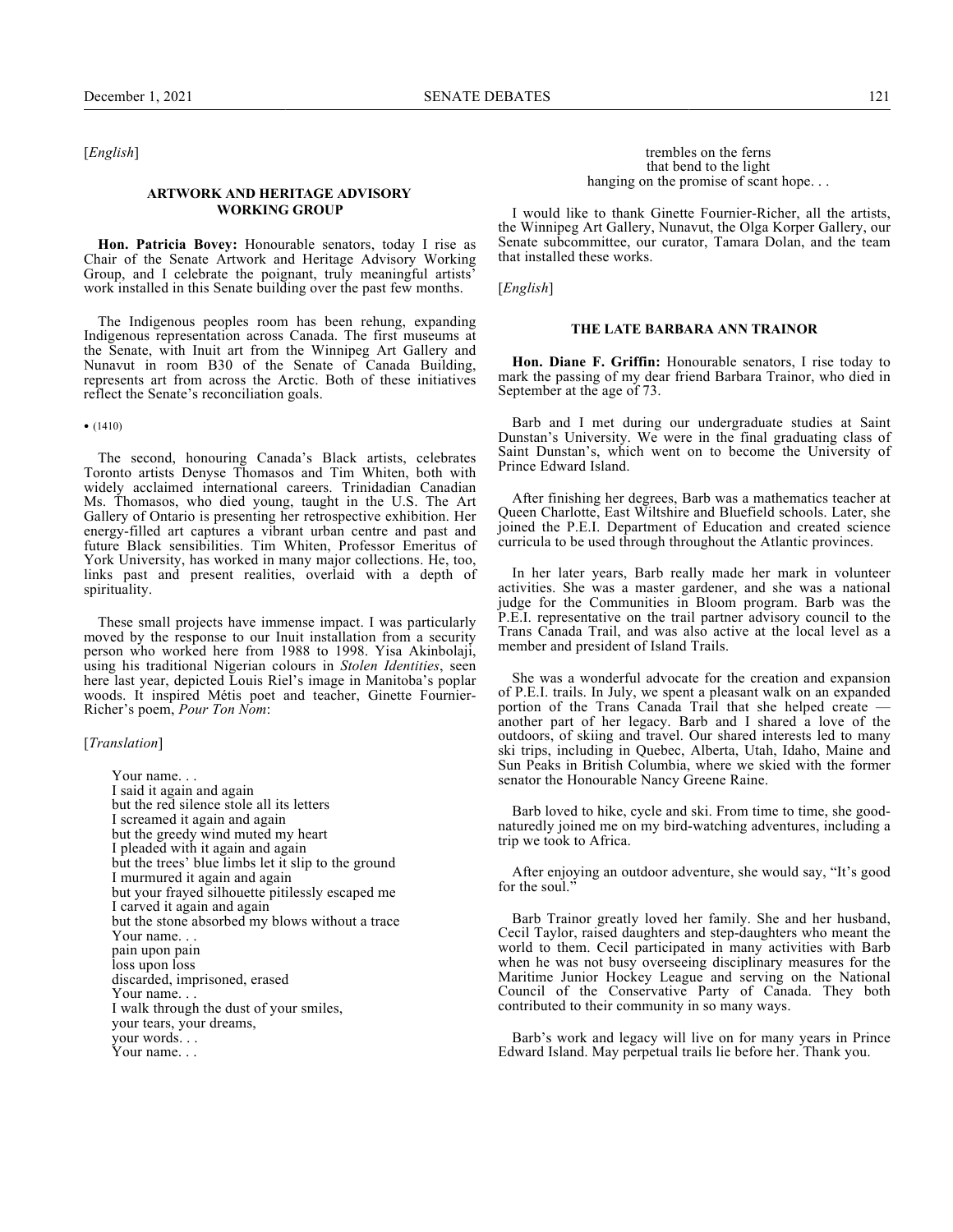[*Translation*]

#### **WORLD AIDS DAY**

**Hon. René Cormier:** Honourable senators, since the emergence of AIDS, 80 million people have been infected and more than 36 million have died. Some 38 million people are living with the virus today, and between 700,000 and 1 million people die each year.

Behind those numbers are women, men, children, people from all walks of life, all origins and all regions of the world who are dying from or living with this terrible disease.

HIV/AIDS first appeared on this planet 40 years ago. It was considered a shameful disease at that time, one that only affected "other people," mainly homosexual people and drug users.

People in my life, including Bernard, Laval, Pierre and so many others, died in silence, because one does not reveal the true nature of one's illness, so as not to ostracize one's family or be rejected.

Well, that remains true to this day, colleagues. It is still taboo to disclose one's HIV status. Despite the advent of triple therapy in 1996, despite scientific advances, despite the fact that it is considered a chronic disease, silence still reigns in our communities. The spread of this virus continues because there is still no vaccine against AIDS.

According to data from the HIV in Canada surveillance report, in 2019, there were 2,122 new HIV diagnoses across the country. The most affected age groups were people aged 30 to 39, followed by those 20 to 29, and then those  $40$  to  $49$ .

The most troubling part, colleagues, is that the Public Health Agency of Canada estimates that in 2018, 13% of people living with HIV did not know they were infected.

#### [*English*]

Prevention and access to drugs are both crucial in eradicating this disease off the face of the earth. However, the COVID-19 pandemic shows us that if northern countries do not effectively help southern countries have access to drugs, it won't happen. If we do not work concretely toward reducing inequalities in the world, it won't happen.

#### [*Translation*]

As we mark World AIDS Day and Aboriginal AIDS Awareness Week, what do we need to do, honourable senators, to ensure that Canada takes responsibility nationally and internationally and meets the targets it set with UNAIDS to eradicate this disease by 2030?

#### [*English*]

There is not a choice to be made between ending the AIDS pandemic that is raging today and preparing for the pandemics of tomorrow. The only successful approach will achieve both. As of today, we are not on track to achieve either, says the UNAIDS Executive Director.

## [*Translation*]

Colleagues, it's time for us to come together and urge our fellow citizens to do more. HIV/AIDS is not a pandemic of the past; it is a pandemic of today.

### [*English*]

"End inequalities; end AIDS; end pandemics," should be the theme that ought to inspire us, because no one is safe until we are all safe. Thank you. *Meegwetch*.

#### [*Translation*]

### **HUMAN RIGHTS AND SUSTAINABLE DEVELOPMENT**

**Hon. Renée Dupuis:** Honourable senators, it seems increasingly clear that the COVID-19 pandemic that has been going on for a more than a year and a half has heightened inequalities around the world, including here at home.

On the eve of International Human Rights Day, I want to acknowledge the fact that human rights now have a key place in sustainable development.

Many of the UN Sustainable Development Goals for 2030 make that very clear. For instance, goal 3 seeks to ensure healthy lives and promote well-being for all at all ages. Goal 6 is to ensure availability and sustainable management of water and sanitation for all. Goal 10 seeks to reduce inequality, and goal 11 is to make cities and human settlements inclusive, safe, resilient and sustainable.

Access to safe drinking water for Canada's Indigenous communities is an ongoing issue and one of the most dire examples of inequality and systemic discrimination. This is clearly illustrated by the number of drinking water advisories still in effect on Indigenous reserves and the water contamination problems recently uncovered in Nunavut's Inuit communities. The amount of work required to make up lost ground and eliminate these inequalities is of direct concern to us.

Dear colleagues, we are committed to having this government collaborate with Indigenous communities to establish a specific schedule and provide adequate funding for the infrastructure required to supply this essential service for all Indigenous communities, as a matter of rights, equality, justice and solidarity. We must send a message that the future of Indigenous communities and the health and well-being of their members are of the utmost importance to us.

**Hon. Senators:** Hear, hear.

[*English*]

#### **AFGHANISTAN CRISIS**

**Hon. Ratna Omidvar:** Honourable senators, my statement is a sister statement to that of Senator Ataullahjan's last week on Afghanistan, but I would like to use my time to pivot and shine a

<sup>• (1420)</sup>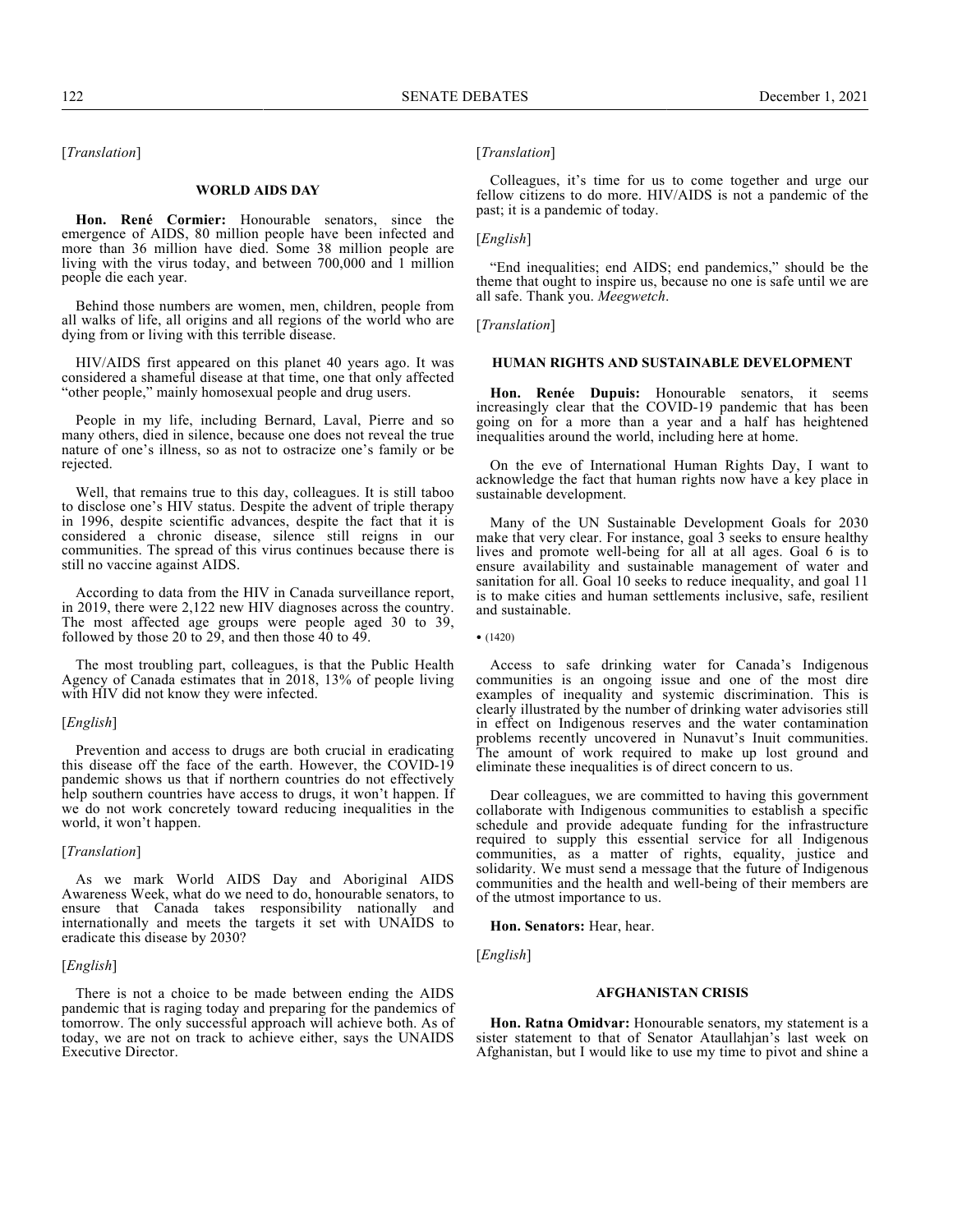light on the great efforts and contributions that are being made by ordinary Canadians to help Afghans get to safety. Many of these Afghans are individuals who assisted Canadian troops, diplomats, Canadian NGOs, Canadian journalists and our allies. Even though Canadian troops left Kandahar in 2014, we left behind many colleagues and co-workers who, wittingly or unwittingly, because of their association with us, are now targets of the Taliban. Our moral obligation to them is undeniable.

Thankfully, many Canadians have risen to the challenge, especially veterans of the Canadian military, including former generals who are shining a light on a daily basis on the precariousness of the lives we left behind. They have come together to identify the people at risk and their families, have set up volunteer networks to guide and house them in safehouses and, with the help of sophisticated technology and networks on the ground, they have planned their often very dangerous evacuation to Pakistan. They are doing so on a self-financed, volunteer basis through donations. They have been able to get hundreds out with many more to come. They have been active and delivered results, whereas our government has talked about processes, protocols and promises — not enough, I will conclude.

The same is true for many Canadian NGOs and media organizations like *The Globe and Mail*, that are working night and day to get their Afghan colleagues out of the country. Just recently we heard of the heroic efforts by the Rainbow Railroad, a Canadian-led initiative to provide safety to LGBTQ Afghan refugees. They have successfully evacuated members of their at-risk community to safety to the U.K.  $-$  to the U.K., colleagues; not to Canada. Why? One might well ask.

I want to applaud these courageous and dedicated citizens. We, the Senate and our nation, owe them a debt of gratitude. Please help me commend these true heroes and urge our government to work alongside them, follow their lead and support their citizenled efforts. Thank you.

[*Translation*]

## **ROUTINE PROCEEDINGS**

## **THE ESTIMATES, 2021-22**

### NOTICE OF MOTION TO AUTHORIZE NATIONAL FINANCE COMMITTEE TO STUDY SUPPLEMENTARY ESTIMATES (B)

**Hon. Raymonde Gagné (Legislative Deputy to the Government Representative in the Senate):** Honourable senators, I give notice that, at the next sitting of the Senate, I will move:

That the Standing Senate Committee on National Finance be authorized to examine and report upon the expenditures set out in the Supplementary Estimates (B) for the fiscal year ending March 31, 2022, when and if the committee is formed; and

That, for the purpose of this study, the committee have the power to meet, even though the Senate may then be sitting or adjourned, with rules  $12-18(1)$  and  $12-18(2)$  being suspended in relation thereto.

[*English*]

#### **CRIMINAL CODE CANADA LABOUR CODE**

#### BILL TO AMEND—NOTICE OF MOTION TO AUTHORIZE CERTAIN COMMITTEES TO STUDY SUBJECT MATTER

**Hon. Marc Gold (Government Representative in the Senate):** Honourable senators, I give notice that, at the next sitting of the Senate, I will move:

That, notwithstanding any provision of the Rules, previous order or usual practice:

- 1. in accordance with rule 10-11(1), the Standing Senate Committee on Social Affairs, Science and Technology be authorized to examine the subject matter of all of Bill C-3, An Act to amend the Criminal Code and the Canada Labour Code, introduced in the House of Commons on November 26, 2021, in advance of the said bill coming before the Senate, when and if the committee is formed;
- 2. in addition, the Standing Senate Committee on Legal and Constitutional Affairs be separately authorized to examine the subject matter of clauses 1 to 5 contained in Bill C-3 in advance of it coming before the Senate, when and if the committee is formed;
- 3. for the purpose of their studies, the aforementioned committees have the power to meet, even though the Senate may then be sitting or adjourned, with rules  $12-18(1)$  and  $12-18(2)$  being suspended in relation thereto;
- 4. subject to the following paragraph, as the reports from the committees authorized to examine the subject matter of all or of particular elements of Bill C-3 are tabled in the Senate, they be placed on the Orders of the Day for consideration later that day; and
- 5. each of the committees authorized to examine the subject matter of all or of particular elements of Bill C-3 be authorized to deposit its report with the Clerk of the Senate if the Senate is not then sitting, with the reports thus deposited being placed on the Orders of the Day for consideration at the next sitting after they are tabled.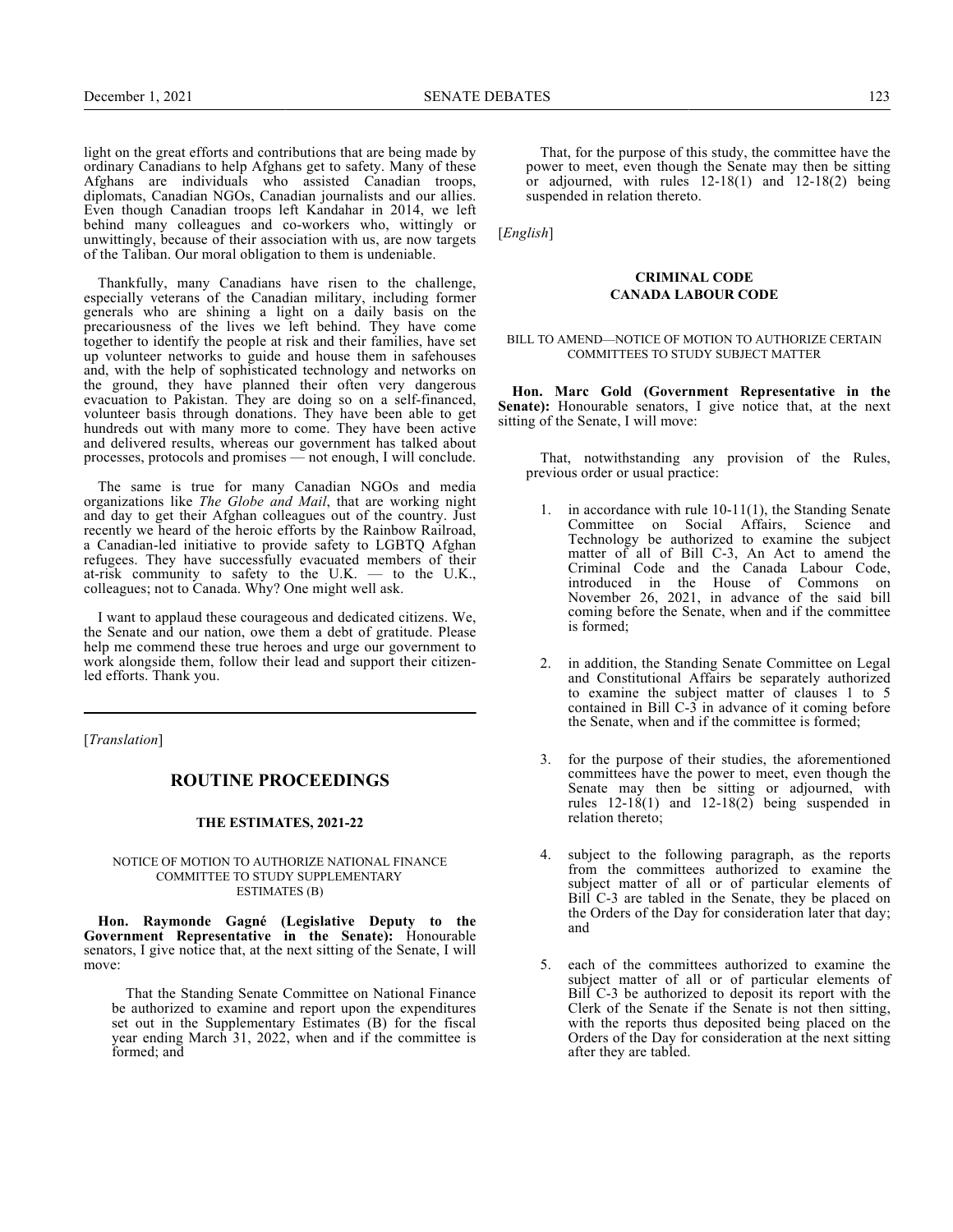## **ADJOURNMENT**

#### NOTICE OF MOTION

**Hon. Raymonde Gagné (Legislative Deputy to the Government Representative in the Senate):** Honourable senators, I give notice that, at the next sitting of the Senate, I will move:

That, when the Senate next adjourns after the adoption of this motion, it do stand adjourned until Tuesday, December 7, 2021, at 2 p.m.

### **JUDGES ACT**

### BILL TO AMEND—FIRST READING

**Hon. Marc Gold (Government Representative in the Senate)** introduced Bill S-3, An Act to amend the Judges Act.

(Bill read first time.)

**The Hon. the Speaker:** Honourable senators, when shall this bill be read the second time?

(On motion of Senator Gold, bill placed on the Orders of the Day for second reading two days hence.)

[*Translation*]

#### **LANGUAGE SKILLS ACT**

#### BILL TO AMEND—FIRST READING

**Hon. Claude Carignan** introducedBill S-229, An Act to amend the Language Skills Act (Lieutenant Governor of New Brunswick).

(Bill read first time.)

**The Hon. the Speaker:** Honourable senators, when shall this bill be read the second time?

(On motion of Senator Carignan, bill placed on the Orders of the Day for second reading two days hence.)

• (1430)

[*English*]

#### **THE SENATE**

#### MOTION TO AFFECT TODAY'S SITTING ADOPTED

**Hon. Diane F. Griffin:** Honourable senators, with leave of the Senate and notwithstanding rule 5-5(j), I move:

That, notwithstanding any provision of the Rules, previous order or usual practice, today's sitting continue until 4 p.m., unless earlier adjourned by motion.

**The Hon. the Speaker:** Is leave granted, honourable senators?

**Hon. Senators:** Agreed.

**The Hon. the Speaker:** Is it your pleasure, honourable senators, to adopt the motion?

**Hon. Senators:** Agreed.

(Motion agreed to.)

## **QUESTION PERIOD**

### **PRIVY COUNCIL OFFICE**

INDEPENDENT ADVISORY BOARD FOR SENATE APPOINTMENTS

**Hon. Leo Housakos (Acting Leader of the Opposition):** Honourable senators, my question is for the government leader in the Senate. Senator Gold, yesterday, your predecessor right here in this chamber waxed poetic about the wonderful things and accomplishments of this new independent Senate and the policies that have been implemented here in regards to the new-found independence of the Senate. And I get it; you're both very proud of the work your government has done, as all senators who have come before us through this august chamber are proud of the work this great institution has done. But one of the things that Senator Harder lauded about yesterday was the Independent Advisory Board for Senate Appointments. Of course, that prompted me to think that there have been countless occasions in this chamber where we've asked the government to be forthright in regards to the activities of that board, and we're still waiting for answers to those questions.

As you all know, that board is obligated to file reports in the spirit of transparency and accountability in regards to its financial obligations and its activities to taxpayers. Out of curiosity, I went back to the site, and I see that the last time there was any filing in regard to the Advisory Board for Senate Appointments was December 5, 2018. Even by the Trudeau Liberal government's standards, you have to admit, government leader, that's a little bit excessive. Three years is a little bit much when it comes to not being accountable.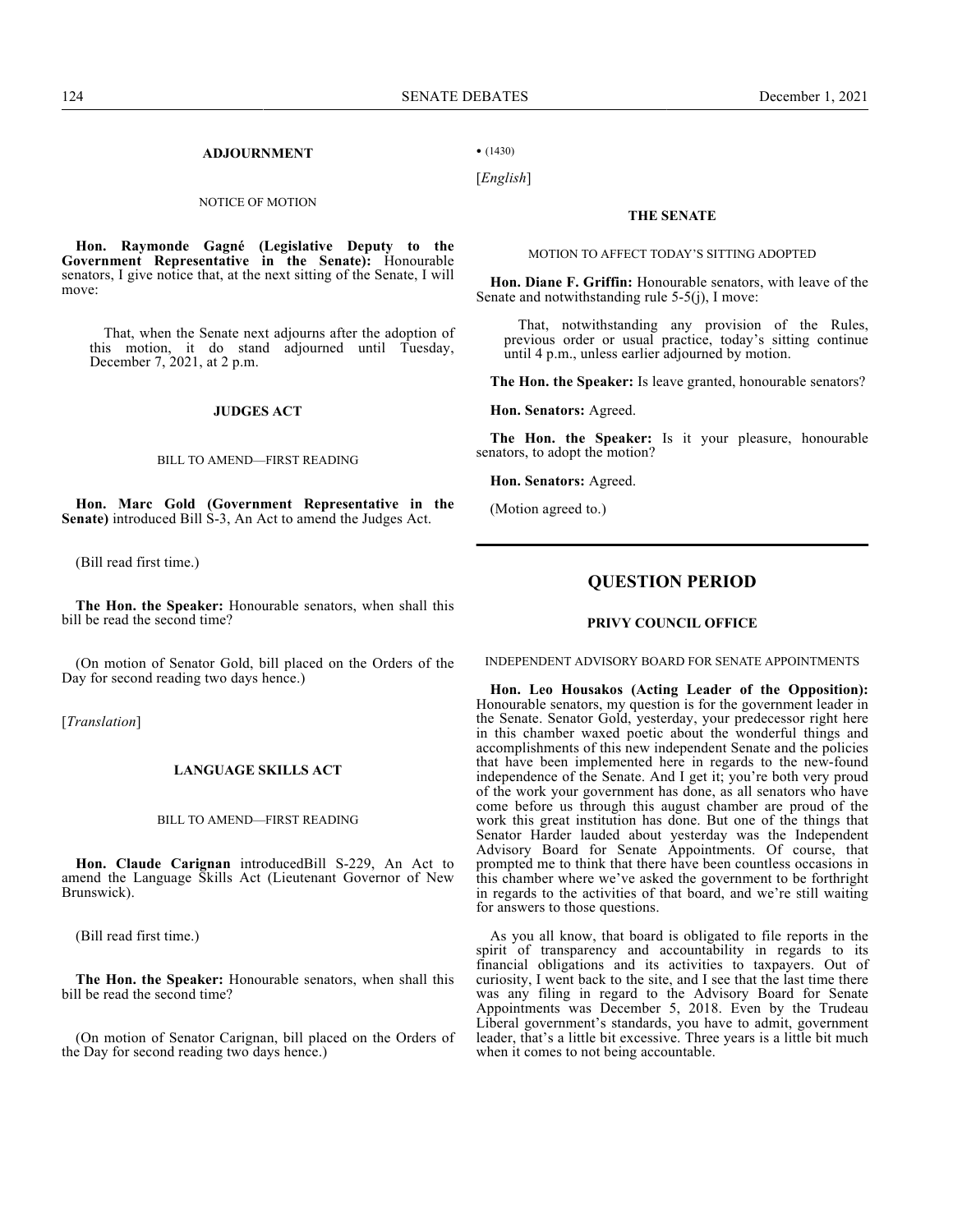My question is very simple: Why hasn't this board filed public accountability reports, as they're obligated to do? And in the last three years, has the government received any reports from this advisory board?

**Hon. Marc Gold (Government Representative in the Senate):** Thank you for your question. I will refrain from commenting on your commentary to simply respond that I don't have the answer to your question — or questions, I should say and I'll certainly make inquiries.

**Senator Housakos:** Senator Gold, we've been asking repeatedly in regards to the activity of the board and the fact that it has not been public and transparent, both in terms of expenses and the processes that they've been carrying out.

Leader, I'll give your government this: I will give it full credit for consistency, because they consistently fail to provide transparency when we ask these simple questions. Yesterday, our colleague Senator Marshall asked again a simple, basic question where the public accounts come into effect: Where is the debt management project? Simple questions. She's still waiting for answers. And today, I'm forced again, prodded by a speech by Senator Harder, to ask a simple question: Where are the reports of the Advisory Board for Senate Appointments? It has been three years and we've been asking repeatedly about this. So can we have a transparent, accountable question when it comes to the Advisory Board for Senate Appointments? When will they make it public?

**Senator Gold:** I'm giving you the most honest and transparent answer that I can, and that is I do not have the answer, and if I did, of course I would provide it. I will make inquiries, as I've done in the past, and when I do get a response I will be pleased to share it with this chamber.

### **INTERNATIONAL TRADE**

## SOFTWOOD LUMBER

**Hon. Yonah Martin (Deputy Leader of the Opposition):** Honourable senators, my question is also for the government leader in the Senate and on a question that I've been asking repeatedly as well. The leader may remember that during a Question Period in May, I raised plans brought forward by the U.S. Department of Commerce to increase its tariffs on softwood lumber imports from Canada in November.

Last week, a few days after a face-to-face meeting finally took place between the Prime Minister and President Biden, the U.S. went ahead and doubled the tariffs from 8.99% to 17.9%. This is absolutely terrible news for the forestry sector in my province of B.C. and, indeed, across Canada.

Leader, I have raised the concerns of B.C.'s forestry sector and the need for a softwood lumber agreement with the United States in this place many times. By now, it's sadly clear that this industry is just not a priority for the Trudeau government. Simply, why not?

**Hon. Marc Gold (Government Representative in the** Senate): Senator, thank you for raising the question and for underlining the importance of the industry to your province, to mine and, indeed, to many regions and provinces.

It's simply not the case, however, with respect, that this is not an industry that is important to Canada. Quite on the contrary, Canada has and will continue to use all of its levers to defend the interests of the industry as it can. It's extremely disappointed with the results of this most recent decision. The duties are unjustified. They hurt workers, they hurt businesses and they hurt communities, indeed in both countries.

As members will know, Minister Ng is currently in Washington. This is an issue she is raising with her counterparts. My understanding is she is accompanied by MPs from all parties to make it clear how significant and important this is for Canada.

As Minister Freeland has also said, we, the Government of Canada — I'm quoting her — is ready to respond to ". . . defend national interests." That's what we're doing.

**Senator Martin:** I was going to ask about what exactly has happened in our exchange with the United States because, if you recall, I had quoted Katherine Tai, the U.S. trade representative, who told the U.S. Senate Finance Committee earlier this year:

In order to have an agreement and in order to have a negotiation, you need to have a partner. And thus far, the Canadians have not expressed interest in engaging.

I'm glad to hear that Minister Ng is down in the U.S., but I would like to ask you, leader, if you could report back to our chamber the results from that meeting. And specifically on this issue of softwood lumber, what will be happening to alleviate the issues that we're facing today? Doubling tariffs is just really concerning for the industry and all of us.

**Senator Gold:** Thank you for your question. The concern that you're expressing is shared by Canadians in the industry and by this government. I will be happy to report, as I'm sure the minister will upon her return, the processes at play and the levers and options that are within Canada's power to execute are matters that sometimes take some time to put into place or to decide to put into place. Most of these discussions, especially with our major trading partner, take place out of the spotlight. When I have something to report, I will be happy to report it.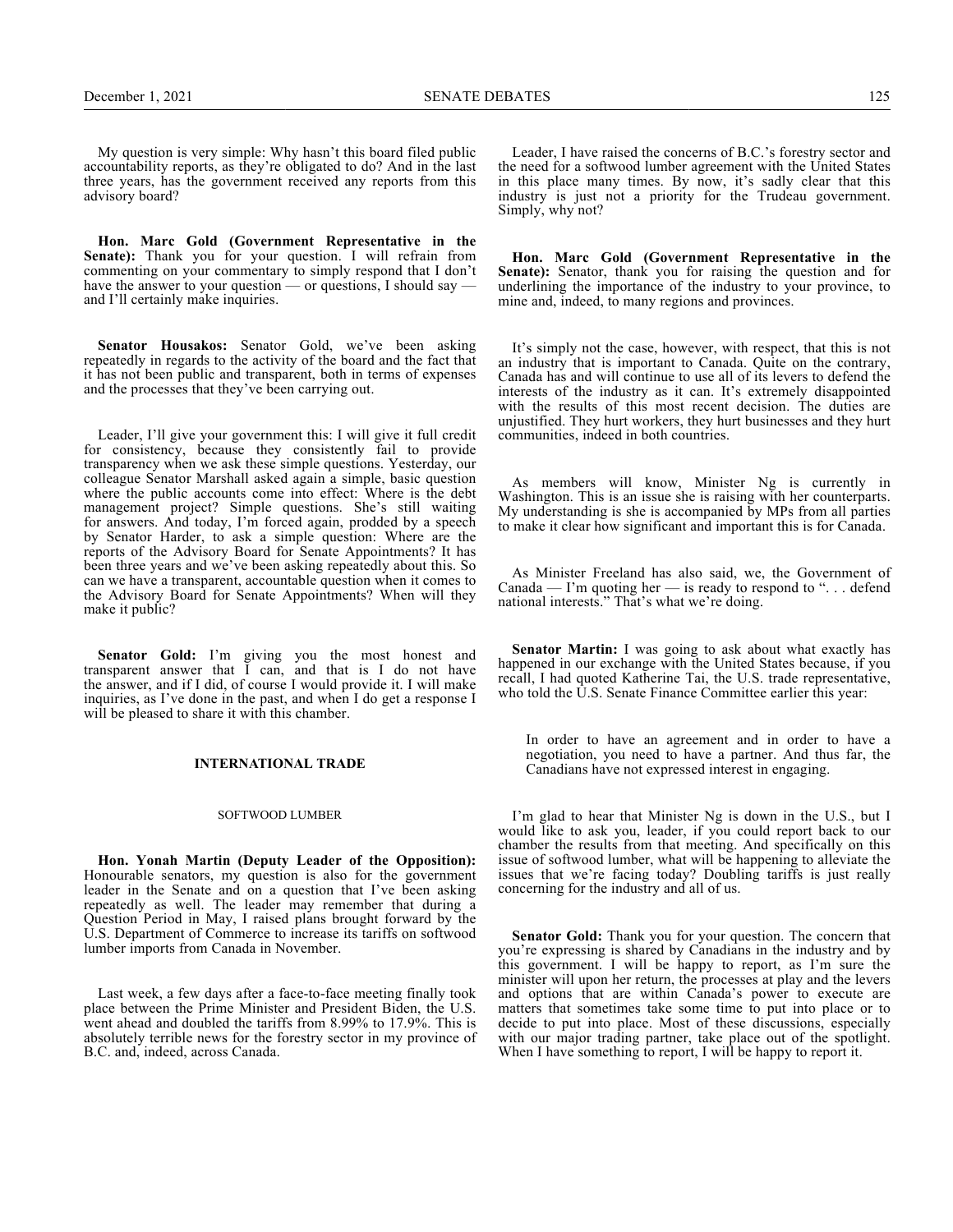[*Translation*]

#### **FINANCE**

### CANADA'S COMMITMENT TO THE FIGHT AGAINST HIV/AIDS

**Hon. René Cormier:** Today is World AIDS Day, a reminder that this pandemic, which first emerged 40 years ago, is still going strong, and that sustained resources are needed to eradicate it.

Exactly one year ago today, on December 1, 2020, I moved a motion in this chamber that was adopted by the Senate, calling on the Government of Canada to evaluate the cost of implementing its five-year action plan on sexually transmitted and blood-borne infections, to establish national targets in the fight against HIV/ AIDS and to increase funding for the Federal Initiative to Address HIV/AIDS in Canada.

Yes, there was the COVID-19 pandemic. Yes, there was an election. Sexually transmitted and blood-borne infections did not cease to exist, however. National targets in the fight against HIV/ AIDS are still essential to eradicating this disease, and more money is needed to fight HIV/AIDS now than ever before.

• (1440)

Senator Gold, what does the Government of Canada plan to do during this Forty-fourth Parliament to respond effectively to the needs identified in that motion?

**Hon. Marc Gold (Government Representative in the Senate):** Thank you for the question, Senator Cormier. I'm told that the government is strongly committed to putting an end to the AIDS endemic by 2030 and to supporting Canadians living with AIDS. The government is investing \$87 million a year to combat the human immunodeficiency virus, or HIV, and other sexually transmitted and blood-borne infections. I'm also told that the government is investing \$30 million through the Harm Reduction Fund to prevent and control HIV and hepatitis C. The government continues to work closely with community groups and people with lived experience.

**Senator Cormier:** Thank you for your answer, Senator Gold. What role does Canada intend to play and what concrete measures will it take at the international level to eradicate this disease by 2030?

**Senator Gold:** Thank you for this second question, dear colleague. Unfortunately, I don't have an answer at present concerning the government's objectives for this issue at the international level. However, I do want to thank the honourable senator for his ongoing commitment to this issue. I will follow up with the government and provide an answer as soon as possible.

[*English*]

#### **IMMIGRATION, REFUGEES AND CITIZENSHIP**

#### IMMIGRATION PROCESSING BACKLOG

**Hon. Ratna Omidvar:** My question is for the representative of the government, and it is about Raif Badawi, a political prisoner in Saudi Arabia who has been jailed for his beliefs since 2012. Irwin Cotler, Canada's former attorney general, has been advocating on Mr. Badawi's behalf.

Eight months ago, the House of Commons passed a motion calling on the Minister of Immigration, Refugees and Citizenship to grant citizenship to Raif Badawi by exercising his discretion under section 5 of the Citizenship Act, which authorizes him to grant citizenship to any person to alleviate unusual and special hardships. Six months later, on June 3, 2021, this chamber passed the same motion, led by our colleague Senator Julie Miville-Dechêne. When will the government follow the will of both houses of Parliament and grant Raif Badawi Canadian citizenship?

**Hon. Marc Gold (Government Representative in the Senate):** Thank you, Senator Omidvar, for your question and for giving me some time to inquire. Regrettably, I have not received an answer yet.

I have been assured the government desperately wants to see Mr. Badawi reunited with his family and remains committed to supporting him and them. When I do hear back from the government with particulars, I will report it in a timely manner.

**Senator Omidvar:** Thank you, Senator Gold. I look forward to hearing from you on that response, as does Mr. Cotler.

I understand that citizenship applications are backlogged for many because of the virus, but we have families who have been waiting for close to two or three years to get an initial response to their application, even though we significantly increased the budget of Immigration, Refugees and Citizenship Canada, or IRCC, last year, and the Budget Implementation Act, or BIA.

As one example, members of the Syrian family I sponsored in 2016 were disappointed that they could not vote in the last Canadian election because they were not yet citizens. Their 16‑year-old son, who is a graduate of high school, desperately wants to join the Canadian Armed Forces, but he cannot because he is not yet a Canadian citizen.

I hope you will agree with me, Senator Gold, when I say: What more could this country want from its refugees? Will you kindly inquire into these delays for many anxious wannabe Canadians?

**Senator Gold:** I do agree with your question, and I certainly will make those inquiries.

I am the grandson of an immigrant, and many of us here are children of immigrants. We, along with First Nations, Inuit and others, built this country together, so I couldn't agree with you more. I'll make every effort to get a quick answer for you.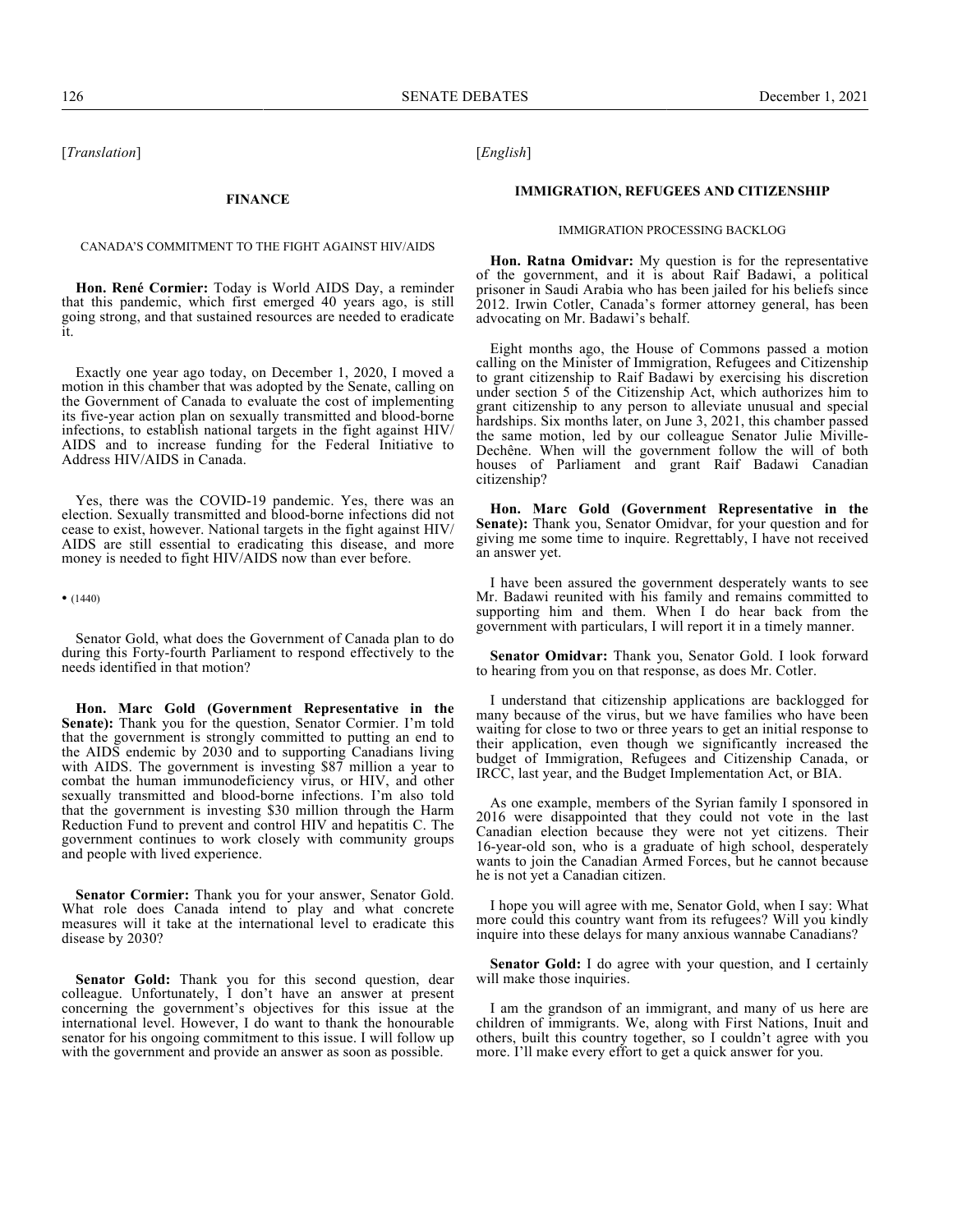[*Translation*]

### **EMPLOYMENT AND SOCIAL DEVELOPMENT**

#### EMPLOYMENT INSURANCE REFORM

**Hon. Diane Bellemare:** My question is for the Government Representative in the Senate. Senator Gold, perhaps you saw the ad published in Saturday's edition of *Le Devoir* by Quebec's Conseil national des chômeurs et chômeuses. The purpose of the ad was to draw attention to the urgent need to reform the EI system.

On October 23, the Institute for Socio-economic Research and Information published a research paper on a proposal to reform the employment insurance system to meet the challenges of the 21st century. These public statements are the latest in a series of policy stances taken by a multitude of stakeholders representing the private sector, workers and several community groups.

In its 2021 budget, the federal government promised consultations on EI reform. The budget provided \$5 million over two years to conduct these consultations. However, the Speech from the Throne did not mention EI once.

Senator Gold, where is the government on its EI reform plan? What is the status of the consultations planned in the last budget? Can you provide us with a clear road map of the steps in the planned public consultations? Can you also provide us with a written response to that effect? I think a number of groups would be happy to have that information.

**Hon. Marc Gold (Government Representative in the Senate):** Thank you for the question. I will be pleased to provide a written response when I receive the information. My oral response will no doubt be somewhat predictable in that I will inquire with the government and come back with a response.

I would like to note that although it wasn't mentioned in the Speech from the Throne, I am advised that the government knows that Canada and Canadians need a modern employment insurance system. This issue hasn't been forgotten just because of the COVID-19 pandemic or the election.

**Senator Bellemare:** As you know, Quebec is dealing with a serious labour shortage. In September, Quebec's job vacancy rate was 7.3%, which amounts to 280,000 unfilled positions. This is unprecedented in Quebec or anywhere else.

In the meantime, the number of people actively looking for work was more than 255,000. To address this problem, yesterday the provincial government announced a \$3.9-billion five-year plan to provide bursaries and allowances for people willing to participate in training and skills development in certain key sectors.

Senator Gold, don't you think we could make better use of EI to address these problems?

As the Government Representative in the Senate, you are also able to share our questions with the government. I would like to make a small suggestion. Why doesn't the government task the

Senate with conducting public consultations on employment insurance in the provinces? These reports could then be sent to the government with a view to reforming the system. What do you think?

**Senator Gold:** Thank you for the suggestion. In spite of differing opinions on the matter, we agree that the Senate is increasingly independent from the government. That said, I'd be happy to discuss this more with you, dear colleague, to see what role the Senate can play in getting this important issue on the political radar.

[*English*]

#### **JUSTICE**

#### ONLINE HARM

**Hon. Pamela Wallin:** Senator Gold, in the wake of widespread public concern, the government finally set up socalled public consultations on their plan to deal with online harms, which of course included what we knew as Bill C-36 in the last session. Unfortunately, it was all carried out behind closed doors. The government has also decided not to release any of over 300 submissions or its report.

We spoke directly to many of the groups. They had no commercially sensitive information to protect, and most went ahead and made their submissions public regardless.

From open media to the internet society, there was powerful criticism of the legislation and of the consultation process itself. The criteria were too narrow, and the whole process risked being politicized by conducting it during an election campaign. This is an important issue that will impact how Canadians use the internet and just how free our speech will continue to be.

 $\bullet$  (1450)

Will this report ever be made public, and will senators have access to it for committee study? If there is any commercially sensitive data, of course it could be redacted.

**Hon. Marc Gold (Government Representative in the Senate):** Thank you for your question, Senator Wallin. It's an important one. I don't know what the status of the publication of this report is and I will certainly make inquiries.

As members of this chamber would know, the issue of harmful material — including hateful material — is a matter that remains very much a preoccupation of this government. The government has announced that it intends to introduce new legislation in a timely manner that will require social media platforms to take action on illegal content, like child sexual exploitation, and remove it. I think we all look forward to receiving that bill and having the opportunity to study it.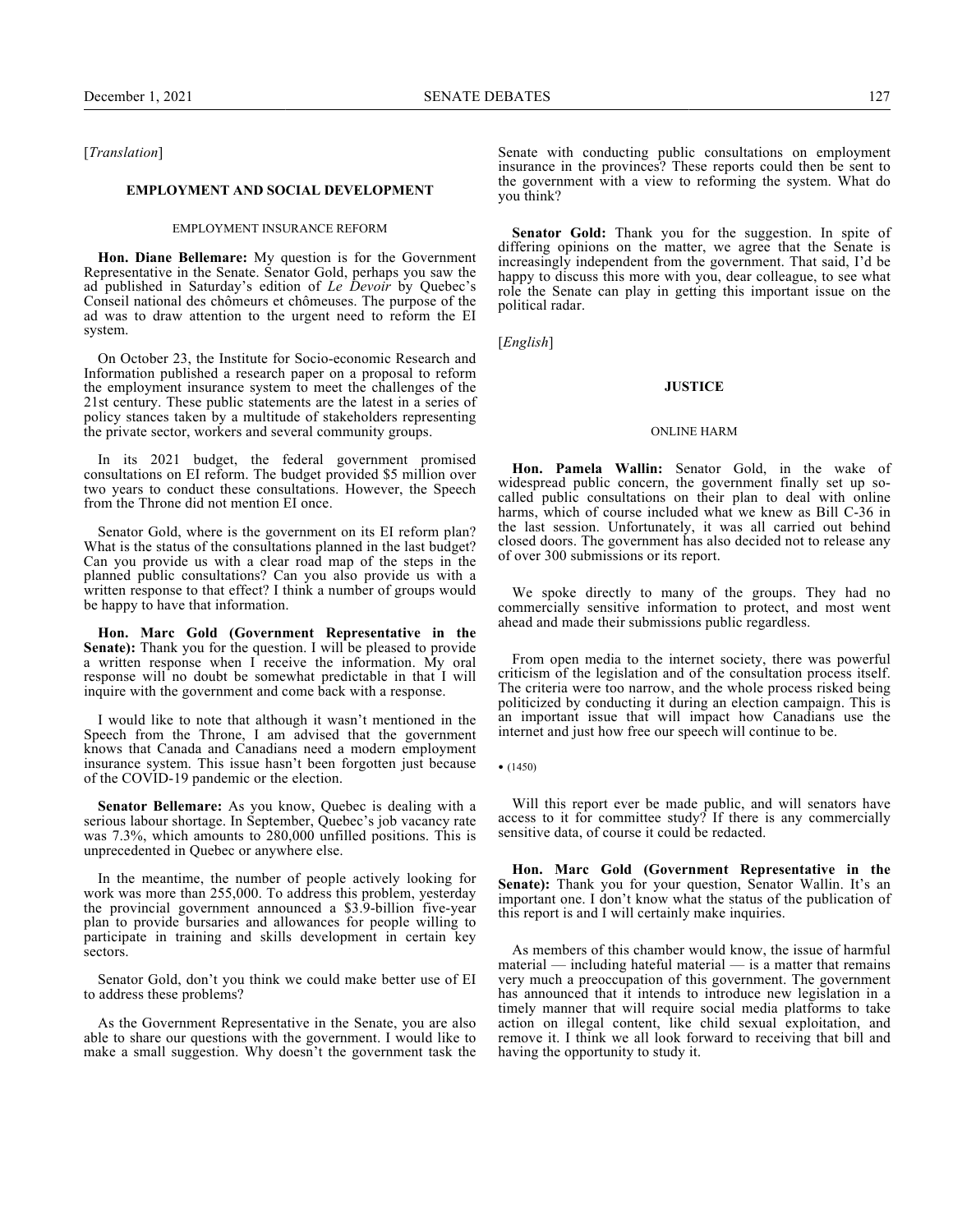**Senator Wallin:** We, of course, already have laws on the books regarding hate, and I'm wondering: If the government has continued to refuse to make any of this public, will they at least follow the guidance of the more than 300 submissions that consistently said this legislation is both "unliberal" and "creepily totalitarian"?

**Senator Gold:** It's the position of this government that any law that it brings forward into the other place or this chamber is one that conforms to the Charter of Rights and the values that define us, in that regard, as a free and democratic society. Again, when the bill arrives or is tabled, whether here or the other place — and I have no information on the timing or process we'll have occasion to dig in and study it properly.

[*Translation*]

### **INTERNATIONAL TRADE**

#### SOFTWOOD LUMBER

**Hon. Percy Mockler:** My question is for the Government Representative in the Senate. My question is on the same topic as Senator Martin's question.

Senator Gold, hundreds of thousands of forestry workers across Canada are worried about their job security in light of Canada-U.S. relations.

#### [*English*]

My question for the Government Representative in the Senate today concerns the U.S. Department of Commerce's decision to raise its tariffs on softwood lumber exports from my province of New Brunswick.

Historically, mills in New Brunswick were excluded from the American tariffs or trade restrictions for our softwood lumber. The reasons for that included the fact that a high percentage of our wood supply in the Maritimes comes from private woodlot owners and also large industrial private land.

Senator Gold, what is the government doing to ensure that New Brunswick regains its exclusion from American softwood lumber tariffs?

**Hon. Marc Gold (Government Representative in the Senate):** I can't answer specifically with regard to the current discussions that are underway in Washington or what has gone on between the minister and her counterpart in New Brunswick, but it has always been the case that this government, whether in the context of free trade agreements or in the context of responding to unjustifiable initiatives — whether in softwood lumber in the past, aluminum in the more recent past and so on — has always worked closely with their provincial counterparts to make sure that provincial interests and viewpoints are reflected in the Canadian approach to dealing with the Americans. I have every assurance that will continue to be the case in this controversy.

**Senator Mockler:** We need action, Senator Gold. When we talk about action, I remember very well that in the Senate Chamber in June 2016, I had the opportunity to ask Minister Freeland if the Government of Canada would fight for the Maritime exclusion. Instead, New Brunswick is currently not exempted from softwood lumber tariffs imposed by the U.S.

My question to you is this: If your negotiations with U.S. representatives remain unsuccessful, will you take retaliatory measures? Is your government working with the Biden administration to accelerate the CUSMA procedures to protect our forestry sector, which creates thousands of jobs across Canada and in New Brunswick?

**Senator Gold:** The Government of Canada knows well what tools and levers it has. It will use them judiciously but with determination at the moment of opportunity. We're not there yet. The minister and the representatives — members of Parliament, members of the House — are hoping to reach an agreement or the beginning of an agreement. We need to give some time to the minister and our elected officials to do their work, but rest assured that no option is off the table.

#### **FINANCE**

#### RECOVERY OF FRAUDULENT COVID-19 SUPPORT PAYMENTS

**Hon. Leo Housakos (Acting Leader of the Opposition):** My question is for the Government Representative in the Senate.

Senator Gold, while it may have been rolled out with the best of intentions, the CERB program was fraught with problems from the get-go. We've certainly heard all the stories of people receiving payments for which they didn't qualify. Now, according to a report from the Financial Transactions and Reports Analysis Centre of Canada (FINTRAC), we know that organized crime knowingly and actively defrauded the CERB program by filing multiple applications using stolen identities.

I think we can all appreciate how incredibly frustrating this must be for taxpayers, especially for Canadians who have to jump through hoops to qualify for various other programs from your government.

Senator Gold, what if anything is being done to recover these taxpayers' dollars from criminal organizations? What is being done to ensure that criminals are punished for this defrauding of taxpayers' funds?

**Hon. Marc Gold (Government Representative in the Senate):** The abuse and criminal abuse of CERB or any other program is unacceptable. Investigations are being pursued, and legal action will be taken where possible and where necessary.

#### [*Translation*]

**Senator Housakos:** Government leader, the Financial Transactions and Reports Analysis Centre of Canada, or FINTRAC, says that it does not know exactly how much CERB money went to organized crime. However, the Minister of National Revenue told the media that audits of CERB have been under way for some time.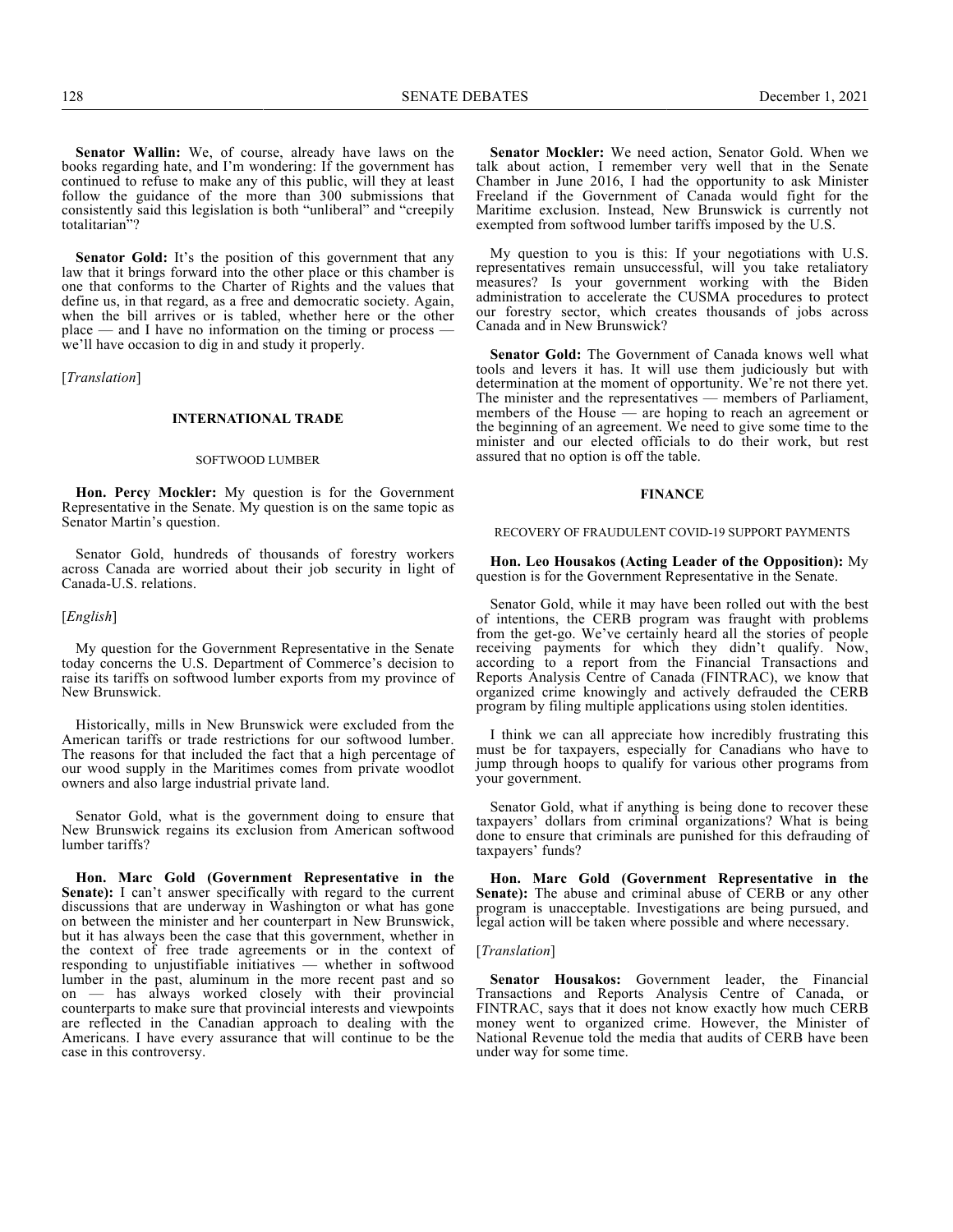Leader, according to the Canada Revenue Agency, how much CERB money did these audits show was fraudulently claimed by organized crime?

**Senator Gold:** I don't know the amount, but I will do some research and get back to you once I have a answer.

[*English*]

### GUARANTEED INCOME SUPPLEMENT

**Hon. Yonah Martin (Deputy Leader of the Opposition):** On that note, while we're investigating, and we don't know what the fraudulent amount may be — the impact could be quite big based on just anecdotal evidence. On the other hand, we have lowincome seniors who lost their jobs and took the CERB through the Canada Revenue Agency who are having their access to the Guaranteed Income Supplement (GIS) treated differently than seniors who took emergency benefits through the EI system. The Parliamentary Budget Officer estimates that about 90,000 seniors who took the CERB through the Canada Revenue Agency will see their GIS payments clawed back.

The Trudeau government never told seniors that accepting the CERB could hurt their GIS payments. Through no fault of their own, these seniors are now suffering financially. Leader, while these other investigations are taking their time, what is your government doing to fix the serious problem you have created for some of the most vulnerable people in all of Canada, our lowincome seniors?

• (1500)

**Hon. Marc Gold (Government Representative in the** Senate): Thank you for your question, Senator Martin.

The government knows that, in its efforts to assist all Canadians through the challenging pandemic, problems did occur in the design and implementation of programs, and it knows that the GIS adjustments have been hard on some seniors this year. I am advised that the government is working hard on this issue to find the right solution to benefit Canadians.

Although it perhaps goes without saying, I should remind this chamber that, notwithstanding some of the gaps in the programs that were developed and introduced with exemplary speed and efficiency, this government, with the support of other parties and with the support of us here in the Senate, managed to provide support for our economy, for our businesses and for Canadians that allowed us — and continues to allow us — to weather the storm in very good stead. For that I think all of us should be grateful — that we had the ability in this country to provide assistance to Canadians, old, young and in between.

**The Hon. the Speaker:** Honourable senators, the time for Question Period has expired.

[*Translation*]

## **ORDERS OF THE DAY**

#### **CRIMINAL CODE**

#### BILL TO AMEND—SECOND READING—DEBATE ADJOURNED

**Hon. Pierre-Hugues Boisvenu** moved second reading of Bill S-206, An Act to amend the Criminal Code (disclosure of information by jurors).

He said: Honourable senators, I am proud to rise today to speak at second reading to Bill S-206, An Act to amend the Criminal Code regarding disclosure of information by jurors, which I introduced in the Senate last week.

This bill is close to my heart, much like Bill S-212, which I introduced in the previous Parliament. This bill seeks to implement an important recommendation made by the House of Commons Standing Committee on Justice and Human Rights.

In its report entitled *Improving Support for Jurors in Canada*, which was released in May 2018, the committee issued a number of recommendations, including recommendation number 4 regarding a more lenient secrecy rule for jury deliberations. It states, and I quote:

That the Government of Canada amend section 649 of the Criminal Code so that jurors are permitted to discuss jury deliberations with designated mental health professionals once the trial is over.

It is important to remember that that recommendation was supported by all committee members during the Forty-second Parliament, regardless of political affiliation. The report was based on an eight-day study of the issue.

On October 29, 2018, the member for St. Albert—Edmonton, Michael Cooper, introduced Bill C-417 in the other place. That bill was unanimously passed and sent to the Senate, but it died on the Order Paper when Parliament was dissolved in September 2019.

Bill S-206 is exactly the same as Mr. Cooper's Bill C-417. I would like to remind you that this bill amends the Criminal Code to provide that:

. the prohibition against the disclosure of information relating to jury proceedings does not apply, in certain circumstances, in respect of disclosure by jurors to health care professionals.

It is unfortunate that has taken nearly four years and four attempts for a bill to be introduced that would prevent lawabiding citizens, who sacrifice their time and often put their health at risk to fulfill a major role in our justice system, from becoming victims of that system because the system prevents them from getting help. Criminal charges could even be brought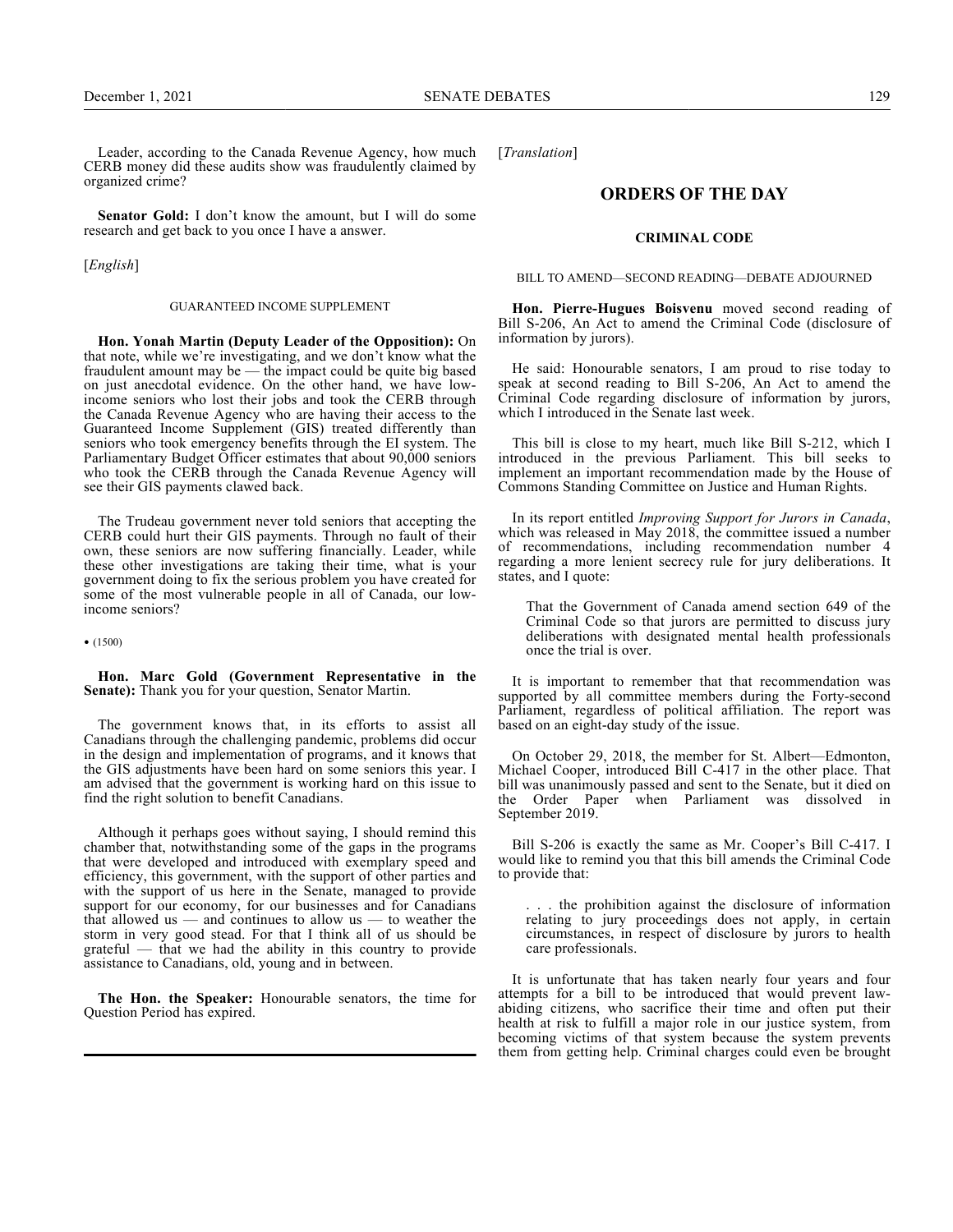130 SENATE DEBATES December 1, 2021

against them if they were to do so. That is a strange way of thanking those who are simply fulfilling a duty required of them by our country.

Section 649 of the Criminal Code states that any juror who discloses any information relating the proceedings of the jury in their lifetime, even to a mental health professional, is committing a criminal offence.

That section must be made more lenient in order to protect the health of those who often come out of that experience traumatized by what they have read, heard or seen.

We all know that protecting the mental health of jurors is a matter that transcends political allegiances. This bill will help build a more humane justice system, and it is our duty to move it forward so as to limit the suffering of these men and women who are simply doing their civic duty.

Colleagues, I ask you to vote to refer Bill S-206 to the Standing Senate Committee on Legal and Constitutional Affairs immediately after Senator Moncion's speech, so that we can study it as soon as possible and send it to the House of Commons to be passed.

This bill deals with an important, non-partisan issue, and it has already been studied extensively in the other place. There is no need to waste any more time before passing it.

As Mark Farrant, a former juror and CEO of the Canadian Juries Commission who now advocates for the rights of jurors in Canada, said:

Jury duty is the cornerstone of our justice system. Jurors are often exposed to disturbing and graphic evidence. It is fair to say that jury duty has not kept pace with the increasing demands of our modern world, and it has been my mission to ask for change. This bill, which is a simple amendment to the Criminal Code, will make an enormous difference to jurors seeking support long after their trials have concluded.

Several former jurors have become what I would call victims of our justice system. It is unacceptable that this same justice system sentences them to suffer in silence from a mental health perspective. It is absolutely immoral.

Being a juror in a criminal trial can be one of the most stressful experiences in a juror's life. I met with Tina Daenzer, a juror who served on Paul Bernardo's murder trial. She told me about the post-traumatic stress suffered by those who wanted to serve justice by becoming a juror.

Consider the women and men who have to review the evidence at criminal trials for very violent crimes against women or children, heinous murders committed in domestic disputes, violent sexual assaults, organized crime settling scores and so forth.

There is no training that adequately prepares these women and men for jury duty. You may be called by chance to fulfill this very demanding duty, and it will make you a victim of the justice system.

[ Senator Boisvenu ]

Jurors go through these troubling and devastating experiences without any psychological support and, even worse, with an obligation to remain silent and live with the trauma without having the right to ask for help. Silence is the prison of victims.

Jurors are left to fend for themselves, plunged into the macabre world of crime for the length of a trial. They are sequestered and must deliberate for days, and then they are sent home with no support or assistance to resume their normal lives, as if nothing had happened.

That is exactly what this bill seeks to change by establishing a limited exception to the secrecy rule so that former jurors who suffer from mental health issues resulting from their jury duty can speak about all aspects of these responsibilities to a health professional with peace of mind.

The integrity of the secrecy rule will be protected because, once again, the juror will be disclosing information in a strictly confidential setting after the trial, to a health care professional who is also bound by professional secrecy. This exemption would allow former jurors to discuss essential topics with a health care professional to get the support they need and deserve. I don't see how anyone could be against this amendment to the Criminal Code.

• (1510)

I am confident that there will be unanimous support for the amendment proposed in the bill to finally allow jurors to legally access the care they need.

I also want to point out that crime is steadily rising in Canada, which means the justice system needs more and more jurors. Statistics Canada's report on homicide in Canada shows that there were 743 homicides in 2020, an increase of 56 homicides over the previous year, and that there were 864 attempted murders. Trials for murder and attempted murder are not the only crimes that require juries. Anyone charged with a criminal offence in Canada may be tried by a jury.

As a result, because of the increase in the number of trials in this country, we need to do everything we can to ensure that the bill moves forward quickly in the Senate. This is a national emergency for all those who will do their civic duty and for all former jurors who are watching right now and are anxious for the Senate of Canada to do its part by passing this bill and quickly sending it to the other place.

I would like to once again thank Senator Moncion for her unwavering support and especially for her contribution to this important cause, which affects her personally because of her experience as a juror. Even though  $30$  years have passed since that difficult experience, it still affects her life. We are privileged to be able to pass such a bill, which is endorsed by one of our own. That is proof that there is a reason for this bill. Senator Moncion said, and I quote:

During the last Parliament, legal experts, mental health professionals and members on both sides of the House of Commons supported this bill because its merits transcend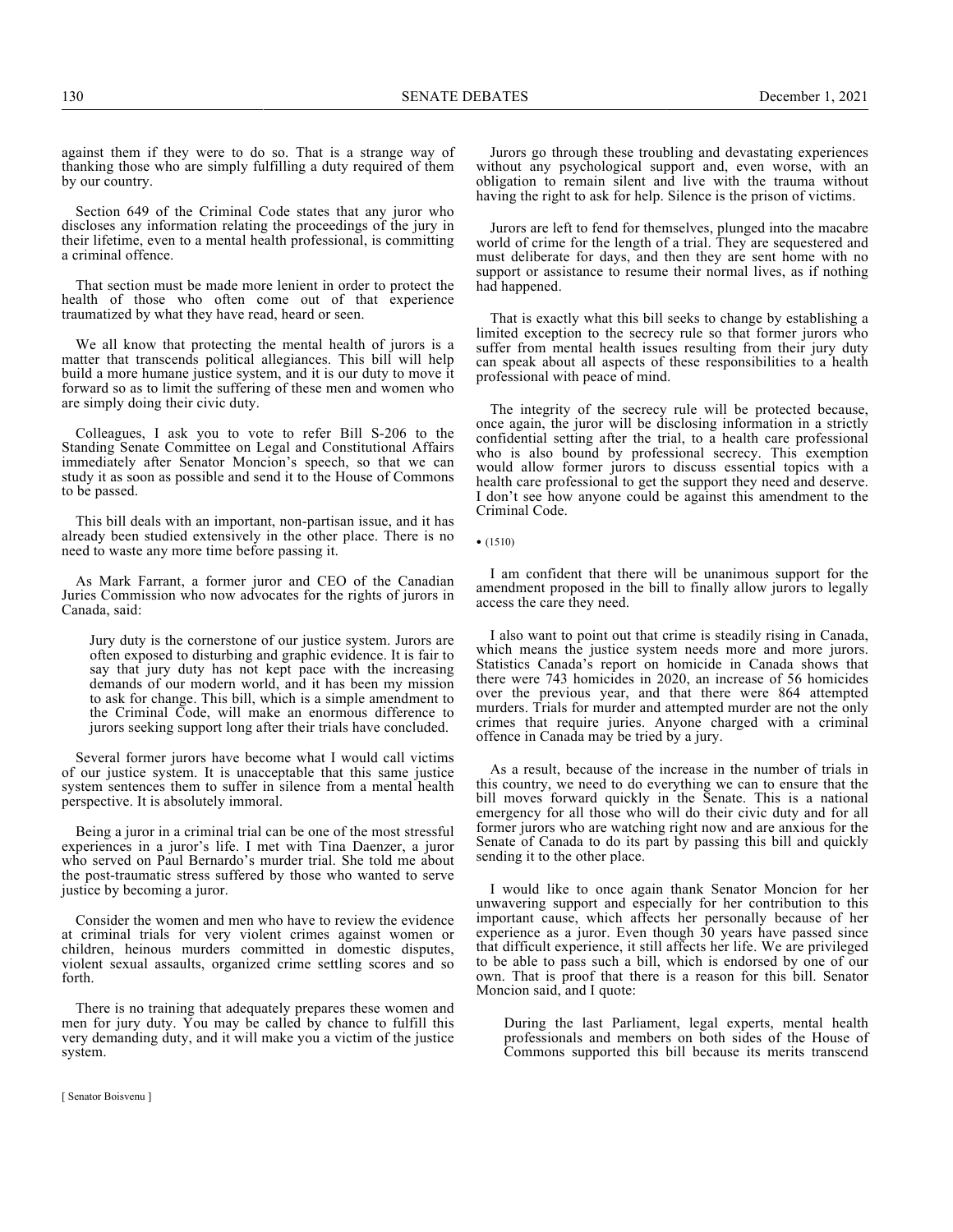I would like to thank Senator Moncion for humbly sharing her experience with us so that we can better understand how important and urgent it is for us to take action.

Esteemed colleagues, it's with that same awareness and sense of urgency that I ask you to pass this bill at second reading so it can go to committee as soon as possible.

Thank you very much.

**Hon. Lucie Moncion:** Honourable senators, I rise today as the critic for Bill S-206, An Act to amend the Criminal Code regarding disclosure of information by jurors.

As you know, I've spoken on this topic twice in previous sessions.

The legislative amendment proposed by Senator Boisvenu has strong support that transcends political and partisan allegiances. The House of Commons Standing Committee on Justice and Human Rights has already carried out a thorough study of the proposed amendment to section 649 of the Criminal Code, and it also studied Bill C-417, the precursor to Bill S-206. As such, I am confident calling for the rapid passage of this bill through the Senate.

In 2018, the Justice Committee responded to testimony from numerous former jurors, jurists and health professionals by recommending the creation of an exception to the jury secrecy rule.

This rule prohibits jurors from disclosing information about the jury's deliberations to anyone at any time. The scope of this rule is very broad as it covers any information that a juror could disclose, including emotions, feelings of frustration, helplessness, fear, anger and confusion, and negative thoughts associated with difficult interactions with other jury members. The bill would put an end to the suffering and silence by allowing jurors to disclose information about the deliberations to a mental health professional.

### [*English*]

Let me now speak on the main subject matter of this legislation: the well-being of jurors. From a legal point of view, jurors are part of a special category of people who are denied complete health care. This bill aims at improving the mental health of former jurors, because everyone's mental health matters.

Jurors may be exposed to disturbing evidence. They may experience stressful situations by rubbing shoulders with the accused at the courthouse or other jurors with whom they may not get along or agree. They may develop a sense of guilt, unable to come to the desired verdict expected by the victim or their family, or become a victim of the media's relentless harassment by coming to a verdict that would not render justice in the public's opinion.

Jurors can be sequestered for long periods, sometimes weeks, losing access to their support systems and feeling guilty that they often leave their spouses or children alone for several weeks.

Dr. Patrick Baillie, who testified in front of the Justice Committee, said that with respect to the deliberation process specifically, research has shown that it can be the most difficult and stressful part of jury duty and can lead to anxiety, PTSD and depression.

Mark Farrant, CEO of the Canadian Juries Commission and former juror, who also testified in front of the committee, said that jury duty is a civic duty, but not a duty to suffer psychologically.

#### [*Translation*]

People who serve as jurors can develop anxiety, post-traumatic stress and depression and even have problems with their interpersonal relationships. Yet there is no consideration for well-being and mental health in the juror experience.

I would like to share with you the results of a Canadian Juries Commission study of panels of jurors who had served at murder trials. Although it is not exhaustive, this information will give you a better understanding of the impacts of a juror's experience, and I quote:

### [*English*]

Most jurors reported being dismissed with cursory words from the judge.

Almost all of the jurors spoke of a troubled and difficult transition back into civilian life.

Some are unable to return to work for months or years; some quit their jobs.

Some take months — or a year — before their friends and family feel they've returned to even a semblance of normality.

Some continue to agonize and process their part in the trial long after the event.

Many experience ongoing feelings of isolation and abandonment, which for many have never gone away even years after the end of their service.

#### They speak of:

. . . lack of empathy, sympathy, understanding, or consideration from work/employers, friends, and family, who simply have no idea and cannot grasp the depth of the experience they've suffered.

Many believe the experience has marred them for life. They will never be the same again or feel they've "gone back to normal."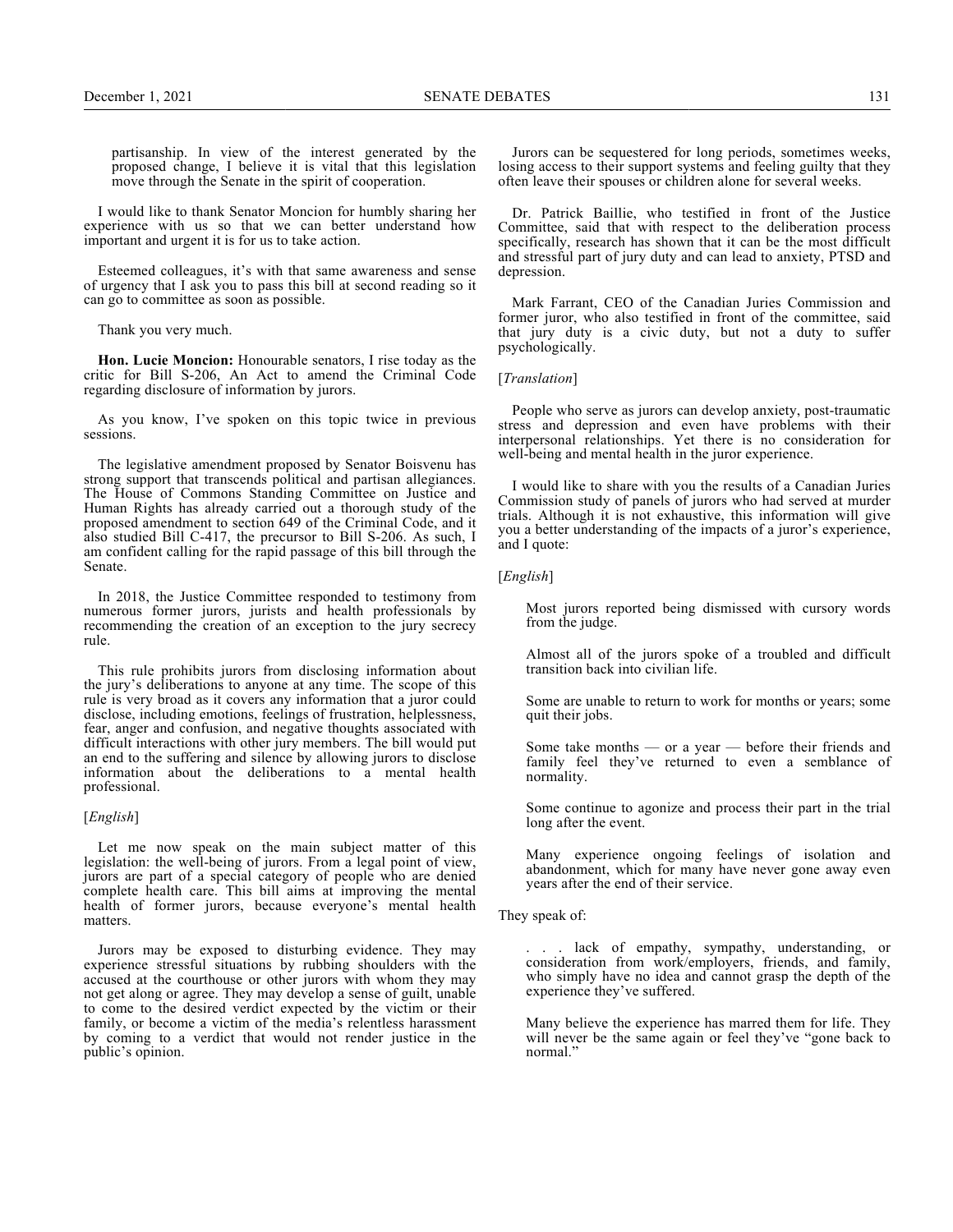As one Ontario juror said:

And I was a wreck. I was crying. I was expecting to be happy because I was done with it, but I was a wreck. All of this just kind of unleashes afterwards. It's not at all what you expect. I expected to be relieved, and instead I was left with a whole new set of lingering emotions that I had to deal with on my own that I did not foresee at all. And the court . . . your job is done, get out.

### [*Translation*]

The secrecy rule for jury deliberations can prevent jurors from seeing a mental health professional. Mark Farrant, a former juror and CEO of the Canadian Juries Commission, has post-traumatic stress from his experience as a juror. He was turned down many times by mental health professionals before he was able to get help. Mark was suffering in silence, but he was systematically being denied help. That is incredibly unfair and worrisome.

Health care professionals are understandably afraid to provide services to former jurors, knowing that their client could violate the secrecy rule and end up with a six-month prison sentence or a \$5,000 fine, or both.

#### • (1520)

This experience, which is shared by many former jurors who have been denied access to the services of health care professionals, illustrates the major flaws associated with the scope of the rule. When the Criminal Code ends up denying access to essential health services, that is a big problem.

How can jurors manage their mental health problems appropriately when the judge's final instructions include a reminder that they cannot discuss their deliberations with anyone?

Our courts are creating victims, the jurors, and denying them access to the means of remedying the harm they have suffered while performing a civic duty. Other members of the justice system, such as investigators, judges, lawyers, and clerks, have access to psychological support programs. Jurors get nothing.

The very nature of the rule makes it hard to study the impact of jury duty on individuals' mental health. Jurors are left to shoulder this enormous burden virtually alone. The consensus among legal scholars is that the rule can be modified to provide a very specific exception without compromising its substance or functionality.

In the report of the Lamer Commission of Inquiry, published in 2006, Justice Lamer identified the following principles: fostering free and frank debate among jurors; protecting jurors from harassment, censure or recrimination at the hands of convicted persons and their families; and ensuring the finality of the verdict.

Because it would apply only after the deliberations, the exception to the rule proposed by this bill respects the principles identified by Justice Lamer in his report. Bill S-206 provides that much-needed reasonable balance.

Professor Vanessa MacDonnell, a member of the Criminal Lawyers' Association, testified before the committee and stated that introducing a very narrow exception to the juror secrecy rule would in no way undermine the underlying principles of that rule.

The state of Victoria, in Australia, was a trailblazer in this area, having introduced an exception in its legislation. The Standing Committee on Justice and Human Rights used Victoria as its inspiration in making this recommendation. In its report, the committee recognized from the start that the regulation of juries falls to the provinces and territories, which have jurisdiction over the administration of justice.

To make a real difference, the proposed bill must be accompanied by other measures to assist jurors in Canada. A concerted approach that fosters collaboration between the different levels of government and the relevant organizations is required here.

We must work on implementing the recommendations from the *Improving Support for Jurors in Canada* report, which gives an overview of what a comprehensive reform of the Canadian jury process would look like. I suggest that you take a look, colleagues.

In particular, I suggest having a look at the third recommendation in the report from the other place, about offering debriefing sessions after the deliberations. The federal government could provide funding on its own initiative by exercising its spending power to support the administration of provincial and territorial programs as part of the implementation of the report's recommendations.

The federal government could also provide funding to organizations that support jurors' mental health, to ensure that they have the means to implement these recommendations. This report warrants the attention of the government and parliamentarians because we have not yet done enough on this.

The pandemic has put and is putting unprecedented pressure on various key players in the justice system, including jurors. Despite that pressure, certain rights inherent to the administration of justice remain. Individuals charged with an offence still have the right to be tried within a reasonable time under paragraph 11(b) of the Charter, and delivering a verdict within a reasonable time is crucial for public safety and victims of crime.

#### [*English*]

The Supreme Court ruling known as the *R v. Jordan* rule imposes limits on the amount of time an accused person can wait for trial. The COVID-19 pandemic pushed many cases past the 18- and 30-month *Jordan* deadlines because the courts deemed that the delay was justified under the "exceptional circumstances" exception.

Coming out of the pandemic, in what many would call a mental health crisis where many also face socio-economic challenges with inflation rates that make it difficult to make ends meet, we can project that jury duty will not be top of mind for Canadians. Public opinion and potential lack of willingness to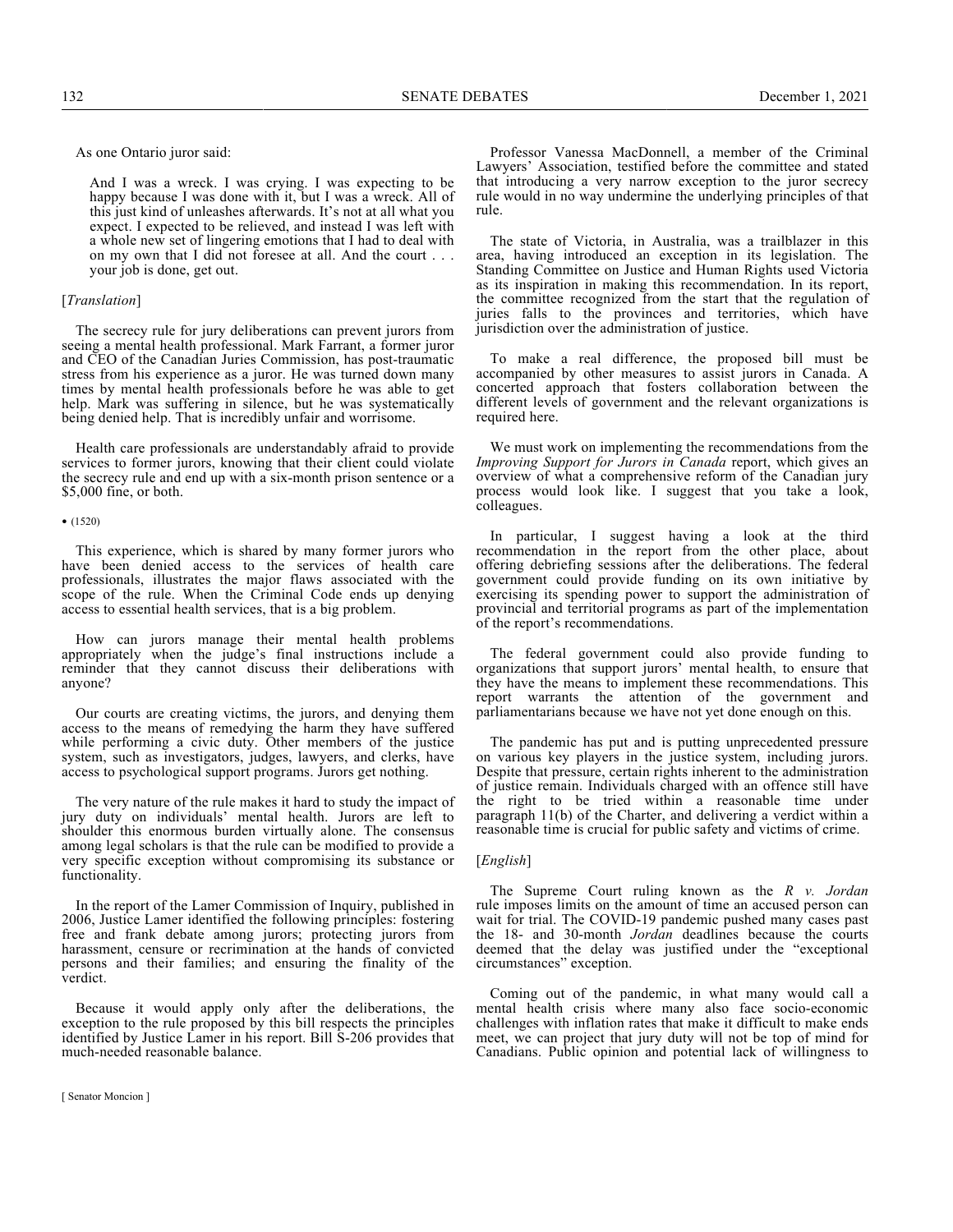perform jury duty will become a problem for the functioning of our justice system if issues such as the well-being of jurors are not addressed in a timely manner.

There was a young lady, a business owner, who told my husband that she had received a summons for jury duty. I told my husband to tell that young lady to find every way out of it. She is a business owner and she cannot afford to be on jury duty for a long period of time.

## [*Translation*]

According to a poll by the Canadian Juries Commission, Canadians rated jury duty lower in terms of civic importance than donating blood or volunteering within the community. These opinions are a direct result of decades of underinvestment in jury duty across the country and an inadequate legislative regime that doesn't concern itself with the psychological well-being of jurors during and after a criminal trial.

Parliamentarians have a duty to individuals charged with a crime, to victims of crime and to the principle of public safety to provide the courts with the necessary support. Fulfilling that duty begins with paying special attention to the well-being of jurors.

It's clear that Bill S-206 tackles a problem that transcends partisanship, namely the mental health of jurors in Canada. Besides being a civic duty that is crucial to ensuring the accused's fundamental rights and the victims' well-being, forming a jury is one way to introduce the public's perspective into the machinery of justice.

Currently, jurors are becoming collateral casualties of the justice system, and the Criminal Code is perpetuating their suffering. Jury duty should not come at the expense of the mental health of the citizens summoned to perform it. I know from personal experience that this bill is absolutely necessary and essential for former jurors who suffer in silence. As Senator Boisvenu mentioned, in 1989, when I was a busy working mom of two young children, I was summoned to jury duty at a firstdegree murder trial. I spent nearly two months in court. The trial ended on a Saturday. The following Monday, I flew to Val Gagné in northern Ontario to convert a bank's computer system. I was picking up my life where I had left off two months earlier. But I was not the same person anymore.

As a result of that trial, I suffered from post-traumatic stress disorder, a condition that has affected every aspect of my life, including my family.

### [*English*]

Mental health used to be stigmatized and is a new reality in the political arena. We now know too well and cannot ignore the psychological damage suffered by jurors when they exercise their jury duty.

I would like to warn you, honourable senators, that the next part of my speech contains graphic details.

Just ask yourself in what state you would be if you were shown graphic pictures of a 6-year-old child tied to a chair with duct tape, the duct tape covering the child's face and nose, and

learning that this malnourished child died of asphyxiation? What about this other 8-year-old girl who was raped and murdered with a hammer? What about watching videos of two girls, 14 and 16 years old, being repeatedly raped and shown pictures of their bodies found in a ditch?

Now, try to rationalize and ask yourself why did this happen? Who does that? How can someone be so evil to even think of doing this to anyone?

You are a decent person when you come into court. You are confronted with atrocities. You know what? It stays with you. Every time you hear of a murder, you cringe. You remember. I could go on, but I'm certain you get it.

• (1530)

The law of silence no longer holds and the secrecy rule needs to be changed.

Colleagues, Bill S-206 is not a government bill. It's a Senate public bill that has been extensively studied in the House of Commons and has wide support among MPs as the previous versions of this bill passed unanimously.

Now this bill needs to be sent to committee and studied in the Senate so that it can be returned to this chamber, adopted and sent to the other place expeditiously.

[*Translation*]

This is the fourth time this bill is being introduced in the Senate, and I sincerely hope that it is the last time and that it will be passed in the Senate and in the House of Commons as soon as possible.

Madam Speaker, honourable colleagues, supporting Bill S-206 will allow us to help the Canadians who are summoned to jury duty to better experience and survive this civic duty. Let us discuss this issue and refer the bill to the committee for study. Thank you for your attention.

**Hon. Senators:** Hear, hear.

**Hon. Pierre J. Dalphond:** Honourable senators, I would like to take part in the debate for a moment to note that the topic we are discussing here is very important. I would also like to congratulate Senator Boisvenu, the sponsor of this bill, as well as Senator Moncion, who described her experience as a jury member. I would like to add a few comments, so I will adjourn the debate for the balance of my time.

(On motion of Senator Dalphond, debate adjourned.)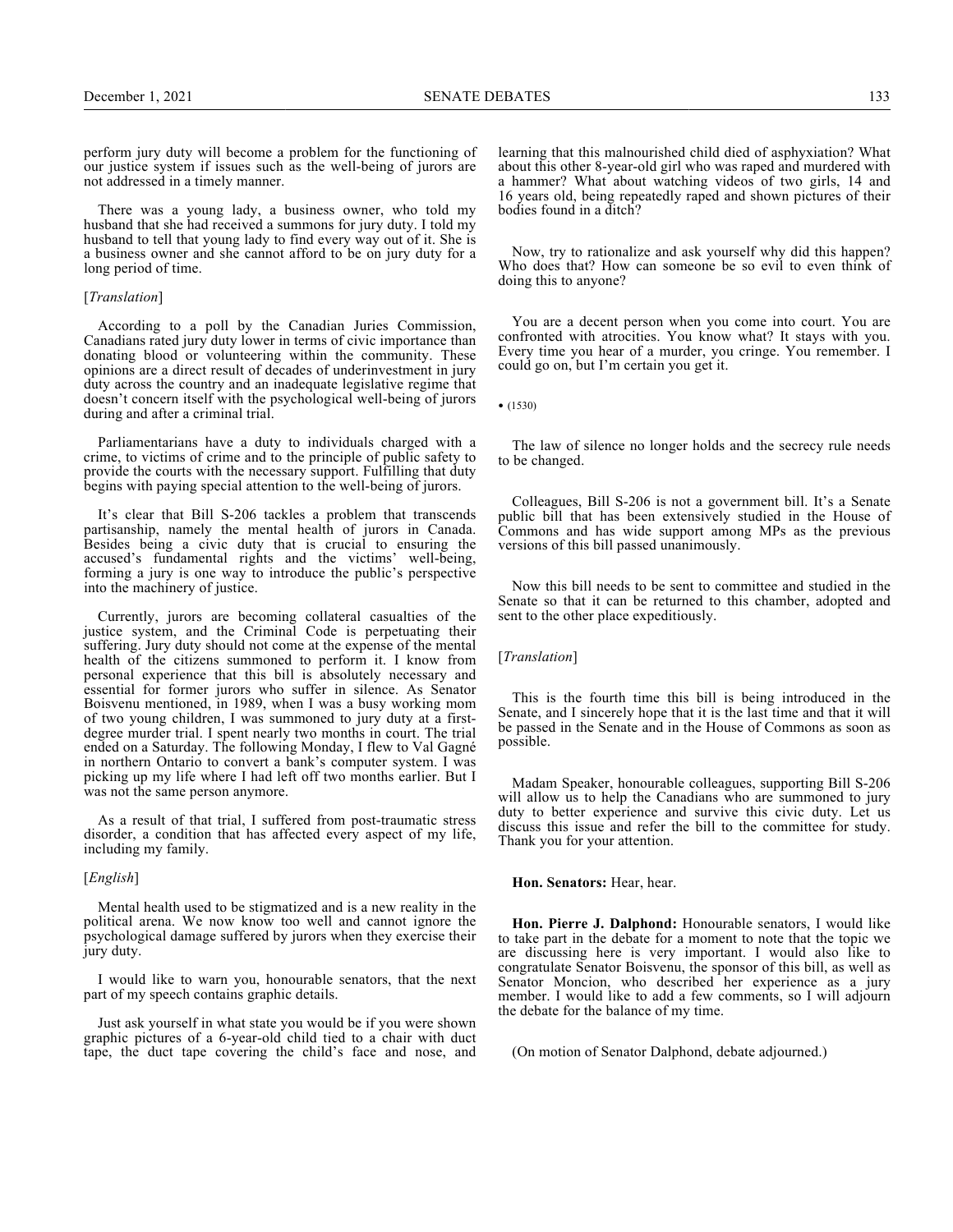[*English*]

#### **INCOME TAX ACT**

### BILL TO AMEND—SECOND READING—DEBATE

**Hon. Ratna Omidvar** moved second reading of Bill S-216, An Act to amend the Income Tax Act (use of resources of a registered charity).

She said: Honourable senators, I rise today to speak to Bill S-216, the effective and accountable charities act. During the last parliament, this bill not only passed the Finance Committee but also passed this chamber in June without amendments. I say this because I am re-tabling the exact same bill from the last parliament with the hope that it can receive the same support from my honourable colleagues.

Senator Plett, who was the critic of the bill at second reading, said, "This bill is long overdue." Although he stood in the role of critic for this bill, he noted that he is very supportive of this legislation.

For those who, like me, have a frail memory, let me take it briefly from the top again.

The bill amends the language in the Income Tax Act which currently limits registered charities to spend their charitable dollars on their own activities. Charities can, of course, make gifts or grants to other charities, but the act as it is currently worded limits them otherwise to spending their charitable dollars on activities that they undertake themselves.

However, I think, in these times especially, we all recognize that there are times when the best way for a charity to pursue its charitable purpose is to work through non-charities, such as notfor-profit groups, social enterprises, co-ops, civil society groups, even businesses and others who are on the ground and may well be the best partner for the charity to achieve its impact. Senators, this is true for charities both working domestically and internationally.

Let me provide you with an example. The last time I spoke, I provided the example of the YWCA. The example is still a good one. The YWCA receives charitable dollars from Canadians and foundations. It can grant these dollars further or it can use the dollars for its own programs and activities. The policy rationale is grounded in accountability for tax-exempt charitable dollars. So far so good; no one can argue against accountability.

But what happens if the Y or the Girl Guides, or Big Brothers Big Sisters want to work with — let's say, because of the context — Afghan women who speak little or no English to help them become financially literate or provide leadership training to them? Then the best path to success may be to work with a local group of Afghan women who may not be a charity but, instead, a not-for-profit or even a loose group of individuals.

In this case, because the act stipulates that charities must spend charitable dollars on their own activities, the CRA guidance to the law kicks in. The CRA stipulates that when charities work with non-charities involving tax-exempt dollars, they must exercise direction and control over any such work so that the activities carried out by the non-charity are technically activities of the sponsoring charities. This is the CRA's way of ensuring compliance with the law.

Terrance Carter appeared at committee this year or last year; I forget. He is a well-known charity lawyer. He said to the Finance Committee:

This methodology is outmoded, impractical, inefficient, inordinately expensive, unpopular and fails to meet the objectives of the ITA. It is built upon the fiction that everything that a charity does through an intermediary must be structured as the activity of the charity itself . . . .

And this is the case even when all parties involved know that this is, in fact, the activity of the third party. This is what charity lawyers call the legal fiction. These are the facts, colleagues. They may sound largely technical but they have an outsized impact on charities. You will hear me refer to the language of "own activities" in the act and the language of "direction and control," which is the guidance issued by the CRA.

These four words — "own activities," "direction" and "control" — have a far-reaching impact on charities, who they work with and how they work with them and, as a result, how much charitable benefit can actually be provided.

The report by the Senate Special Committee on the Charitable Sector, led by Senator Mercer, which was passed unanimously in the Senate last year, found that this approach — an attempt to ensure accountability of tax-exempt charitable dollars  $\frac{1}{x}$  is costly, inefficient and inconsistent with contemporary values of equal partnership, inclusion and local empowerment.

The committee, therefore, recommended moving away towards a new approach — from the language of "own activities" and away from "direction and control" to one exercising a better, more effective and more efficient regime without sacrificing any measure of accountability.

The charitable sector — and by that I mean Canada's many charities spread across our country engaged in charitable efforts is squarely behind this recommendation. They include Imagine Canada, Canada's largest sector organization of charities; Cooperation Canada, Canada's umbrella group of charities involved in international development; the Canadian Centre for Christian Charities; the United Way of Canada, as well as 37 of Canada's top charity lawyers who, in an open letter, called for a change to this law.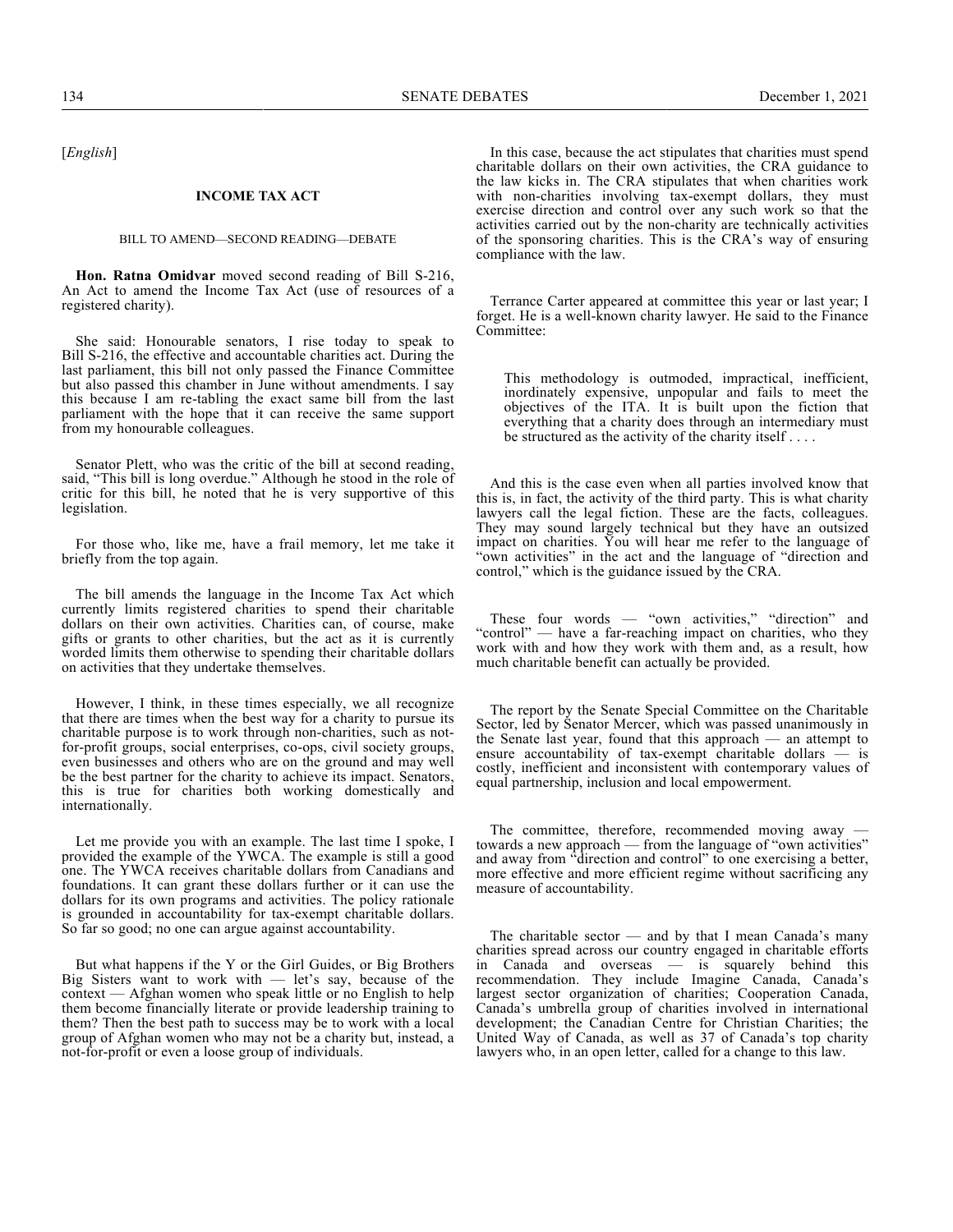In addition, the Advisory Committee on the Charitable Sector for the Minister of National Revenue tabled its own report, and they too flagged the urgency to remove the language of "own activities" from the act. Many have told me that of the 42 recommendations in the Senate Charities Committee report, that is the one that requires immediate action.

• (1540)

So in a way, colleagues, I stand before you with this legislation as a proxy for the sector.

But I also want to take this opportunity to point out that these legal rules are a perfect example of an expression of systemic racism, which is embedded in Canadian law. As we know from our own deliberations in the Senate on racism, systemic racism is hard to detect. It is deeply embedded. It may not have any intended or unintended victims. It is unconscious. It lurks in dusky corners of institutions and yet it has an outsized impact on certain marginalized groups.

It did not start off that way, by the way. This particular feature in the Income Tax Act was brought into life in the 1950s. It had never been reviewed since then, and it was brought into life to ensure that charities and foundations simply did not transfer funds between each other without hitting the ground, to prevent self-dealing. But in so doing, it had the unintended impact of strangling cooperation and collaboration, and it has resulted in a system that either requires charities to behave in a controlling and oppressive manner in order to be in compliance with the law or to simply walk away from doing good work.

Let me be specific, colleagues. I know it is technical, so examples will provide some context.

Let me start with the impact of this law on Indigenous organizations and Indigenous change-makers that are not charities. Senator McCallum's deconstruction of racism as it impacts Indigenous communities yesterday should put this in context for us all.

In most cases, Indigenous organizations, if they are not a band council or other form of local government, are not registered charities themselves. The only way they can receive charitable dollars is to consent to a very complicated and expensive agency or intermediary agreement between themselves and the sponsoring charity.

I need not describe to you what the two words, "direction and control," mean to Indigenous organizations and Indigenous people. Any intellectual property that is the result of such an agreement is owned solely by the charity and not the Indigenous organizations. All public statements, including press releases, need approval from the funding charity. Every line item in a budget must be approved and re-approved if there is a minor change. The non-charity may be required to provide receipts, photographs, be subject to on-site inspections, provide minutes of meetings, written records of decisions and so on. Every legal document pertaining to the project must be signed by the charity, including leases, contracts, et cetera.

At times, the sponsoring charity may require the staff to be changed. That, colleagues, is not a partnership; it is tantamount to a takeover.

It is not a surprise, then, that many charities shy away from funding Indigenous organizations, first, because of the complexity of these rules and not wanting to offend Indigenous peoples. We know that grant-making to Indigenous groups and causes is very low. A recent study shows that Indigenous groups receive half a percentage point of all giving in Canada, which is annually \$10.6 billion. I will repeat that: half a percentage point, colleagues. It is no wonder that many Indigenous partners view the law and its application as yet another form of systemic racism.

The same story unfolds when you look at racially marginalized people. It's exactly the same context.

The example I provided last time from my own city of Toronto is a wonderful volunteer organization called the Black Daddies Club. It seeks to change the image of the "absent Black father" that is so prevalent in the media. It assists young men to become better fathers, but they're not a charity. Because of that, they have to deal with the same issues if they want to work with charities: They have to create convoluted and expensive agreements; they have to sometimes agree to be hired on as staff of the charity; and as with all other agency agreements, they must sign over the intellectual property of the project to the charity.

As you can see, colleagues, I believe this law puts all partners at risk. It puts the charity and the non-charity at risk. The charity holds all the fiduciary governance and human resource responsibilities, along with the liability and the risk. The noncharity, on the other hand, must give over control of the project to the charity. No one wins in this scenario; everybody is diminished.

Finally, let me take you for a tour of Canadian charities overseas for whom this is bread-and-butter work — a daily issue. As we can appreciate, Canadian charities work in far-flung places, bringing health, education, housing and many other services to those places. Many of us in this chamber no doubt donate to such charities, but in order to comply with the law, they too have to contort themselves to stay within the law. They need to develop intermediary agreements, which is fine. They must exercise operational control, and direction and control, over a project that is happening thousands of miles away. Not only are there legal costs to be borne, but there are expensive educational costs to do with Canadian law that have to be carried out, such as policy documents, and separate protocols and processes.

As one example, I will cite the work of Samaritan's Purse. It runs a \$300,000 program in Nepal to provide essential health services to children in that region. Now, \$300,000 might not sound like a lot of money here, but it goes a very long way in Nepal. It has seven partners in order to deliver on its charitable purpose. However, to be in compliance with the CRA, they are required to have a separate agency agreement with every partner. That includes separate financial statements, 22 periodic payments, 38 separate reports. With seven local organizations, this process is seven times more complex than it needs to be.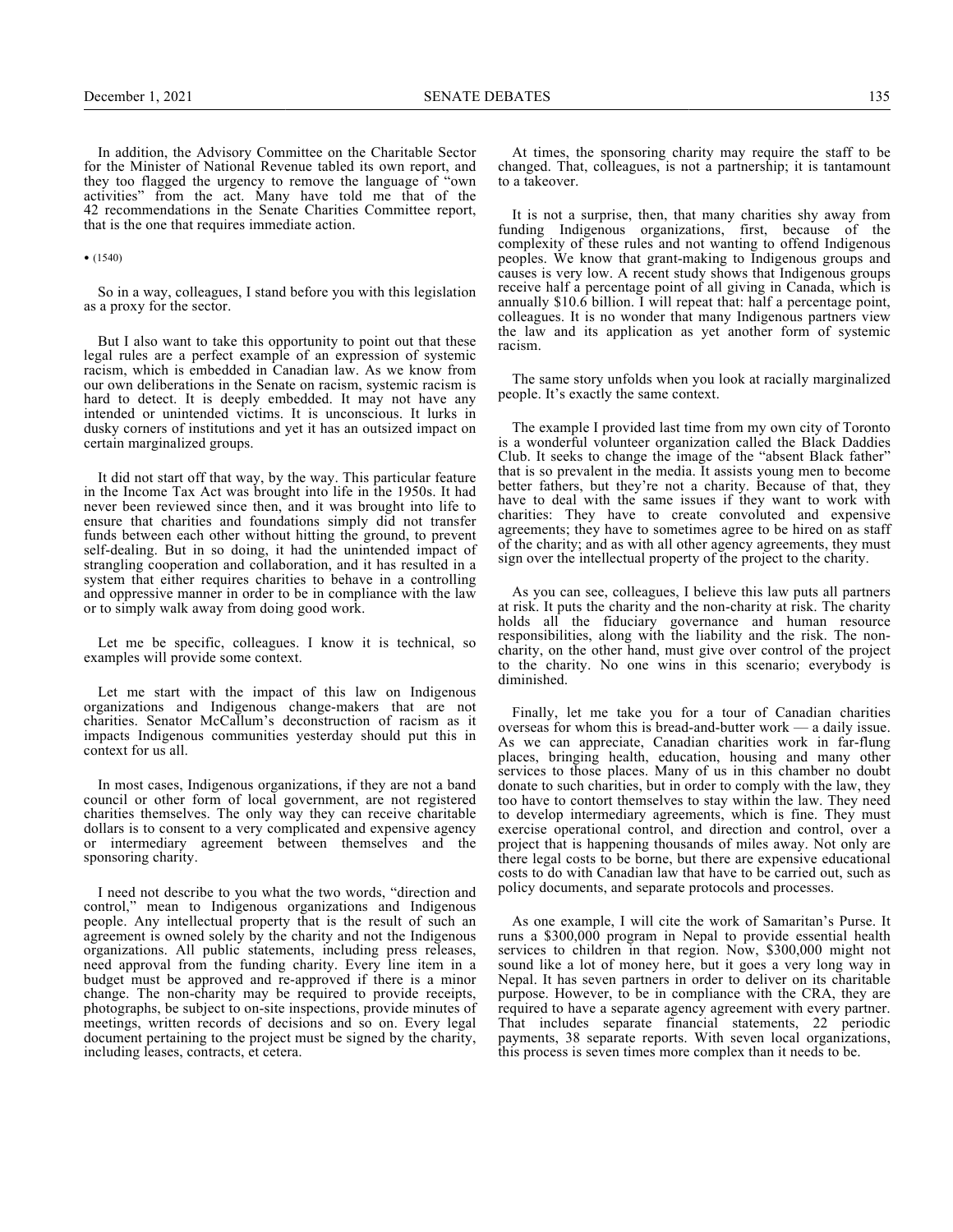136 SENATE DEBATES December 1, 2021

I have heard charities say that the risk, the administrative burden and the liability are simply too much for them.

In addition, Canadian charities cannot participate in pooled funding agreements with other like-minded jurisdictions overseas. They can pool their funds to advance a common charitable good and create efficiency for pooling. Canada cannot participate in these funds, because we cannot exercise direction and control over their funds.

Gloria Novovic from Cooperation Canada explained the impact on international charities in this way at the Finance Committee:

It is essentially a problem of a broken traffic light. Our peer countries, the U.S., the U.K. and others, consistently operate on a yellow light system: proceed with caution. Their partners, which have undergone due diligence checks as this bill would also suggest, can continue their activities as they make operational, context-informed adjustments. They later report on their efforts and demonstrate how they have used funds towards a very specific charitable purpose....

For Canadian charities, this red light is a red light to more innovative partnerships, to collaboration with other donor countries who do not wish to get wrapped up in 70-year-old legislation and, more importantly, it is a red light to historically marginalized communities, to Indigenous, Black and other racialized groups . . . .

Colleagues, I have described the problem; now let me try to describe the solution. Before I do so, however, I am going to preempt a question that my wise colleagues will no doubt put to me: Why don't all of these organizations simply become charities? The answer is not simple. First, groups overseas will not qualify for charitable status because organizations need to be resident in Canada to do so. Second, co-ops and social enterprises do not qualify because they do not have an exclusively charitable purpose. Organic social movements, like Black Lives Matter, would also not qualify because they're not organizations; they are only movements.

As for not-for-profits, which really comprise the bulk of what I'm talking about, many of them are not charitable because charitable status with its accountability framework may well be out of their reach. The Black Daddies Club, for instance, is a very small organization of volunteers. To manage charitable status is out of their reach, but should they be forbidden to enter the public-goods space because of this law?

#### • (1550)

Finally — and this was a point that was heard again and again at the Senate charities committee — the definition of charity in Canada has not evolved since Elizabethan times. The four heads of charity remain what they are today: relief of poverty, advancement of education, advancement of religion and other purposes. Other jurisdictions, like Australia, have modernized the definition of charity and the Senate charities report identified the need to allow the definition of charity to evolve as an urgent matter. Until that happens — and I'm not sure it will — we are left with the old definition under which many organizations that I have described would likely not qualify.

Here is my solution: I propose we amend the Income Tax Act to move away from the current language of "own activities" to new language of "resource accountability." The amendment before you, notwithstanding its length — and it looks complex, but it is really quite simple — does three things.

First, it replaces the reference to "charitable activities carried out by itself<sup>3</sup> throughout the act with two words, "charitable activities." Because the act refers to the language of "own activities" in so many paragraphs, the amendment is therefore lengthy but 90% of the amendment is simply about cleaning up the language.

Next, it amends one section of the act to expand the definition of charitable activities to allow charities to use their resources for charitable purposes by taking reasonable steps.

Finally, it outlines what these reasonable steps are. They are:

(a) before providing resources to a person who is not a qualified donee, it collects the information necessary to satisfy a reasonable person that the resources will be used for a charitable purpose by the person who is not a qualified donee, including information on the identity, experience and activities of the person who is not a qualified donee; and

(b) when providing resources to a person who is not a qualified donee, it establishes measures, imposes restrictions or conditions or otherwise takes actions necessary to satisfy a reasonable person that the resources are being used exclusively for a charitable purpose by the person who is not a qualified donee.

There are also clauses about coming into effect and reviews.

This approach shifts the charity's focus from ongoing operational control of activities to an approach based on taking reasonable and appropriate steps to ensure that the charity's resources are devoted to achieving charitable purposes. It provides the CRA with a reliable working framework that funds and resources will provide benefits promptly while protecting the tax assistance that charities receive.

I want to be crystal clear, and I desperately want to finish my speech before 4 o'clock. Accountability for tax-exempt dollars is paramount. The charity must engage in full due diligence up front. The non-charity will be required to provide full accountability. When these agreements are complete, the noncharity will report to the charity about how the money is spent, but the non-charity will not be controlled or dictated to by the charity. The project management will rest with the non-charity.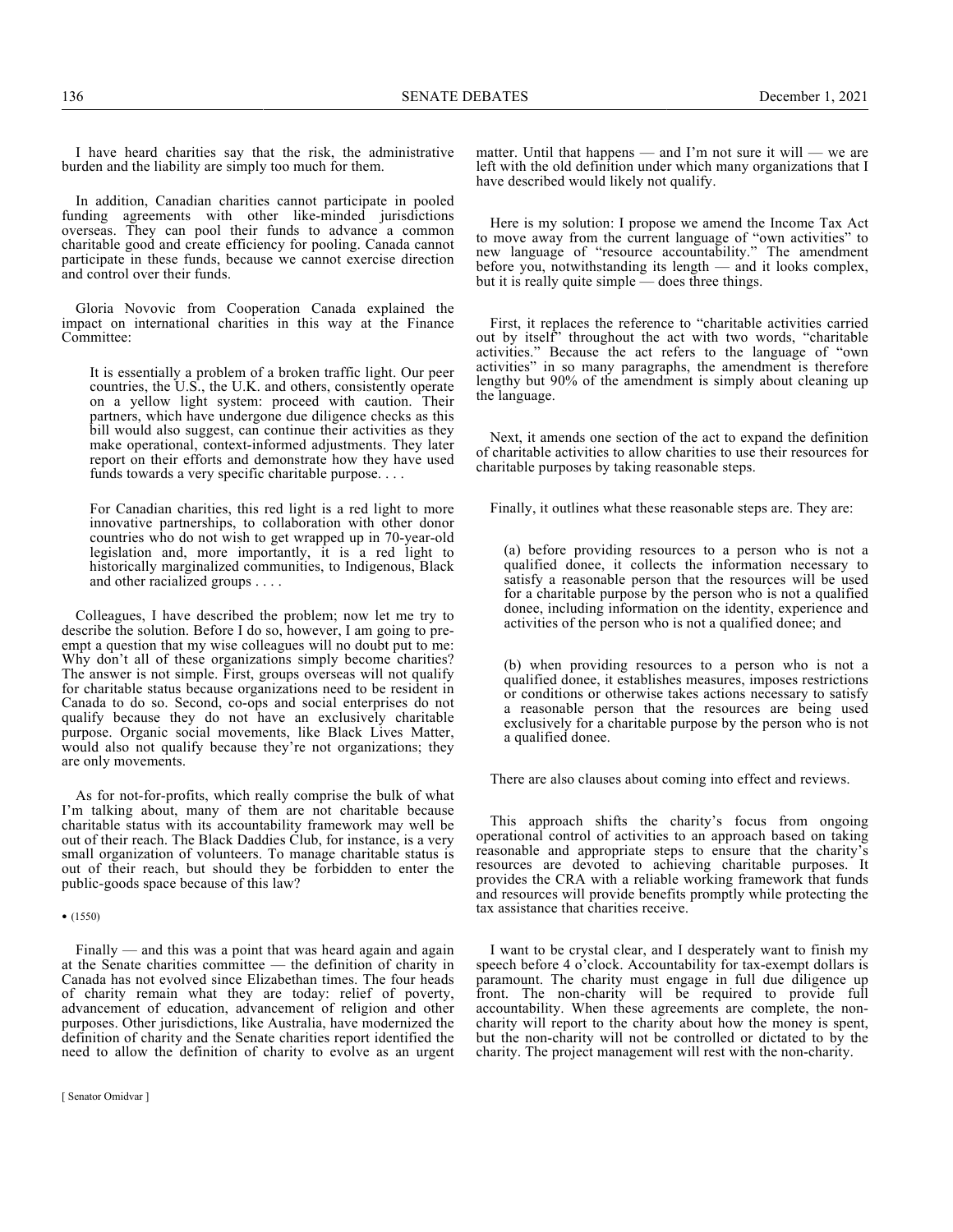I am quoting Senator Plett again, because he said it so succinctly:

By amending the Income Tax Act, we will ensure that a better framework is provided, which will be similar to the regulatory requirements in other countries and provides an opportunity for greater efficiency, effectiveness and coherence in our charitable sector . . . .

Should the language in the Income Tax Act change as a result of this amendment, the CRA would then actually change its guidance. The CRA may well choose consultations to finally ask charities to report on their annual reporting form a simple question: How much money did you spend with non-qualified donees? That would be a signal.

Some have asked me whether this law will prevent charitable dollars from falling into nefarious or rogue hands, especially into the hands of terrorist-related activities. My answer to that is, unequivocally, no. Let me explain why. First, terrorism financing by rogue charities is rare. Only 8 charities out of 85,000 in the last two decades have had their charitable status revoked. Second, Canada has anti-terrorism legislation embedded in the Criminal Code; there are institutions such as the RCMP, CSIS, FINTRAC and Five Eyes. Outside of this, we have the Antiterrorism Act and Part 6 of that act lays out a number of processes, including the process for a charities revocation if its resources are made available either directly or indirectly to any listed terrorist entity. Further, the Budget Implementation Act, or BIA, that we passed last June provided additional tools to the government to go after rogue charities. The measures we approved in the BIA allowed the Minister of National Revenue to immediately revoke the registration of a charity upon its listing as a terrorist entity without going through a judicial process.

Honourable senators, I finally want to address the question of what other jurisdictions do. Well, the level of operational control exercised by Canada is unusual and virtually unique. The United States, which is the most security-conscious regime in the world, uses a similar model and they use the language of "expenditure accountability." We are using the language of "resource accountability." In the U.S., foundations can make grants provided the foundation provides for expenditure responsibility. In the U.K., charities may transfer funds to foreign partners provided that the funds are used exclusively to achieve the U.K. charity's purpose, just as this law is proposing. In Australia, charities are required to appropriately manage their oversees activities and resources.

In closing, let me reflect on the role that charities have played in the dark hours of the COVID crisis. They have been at the front lines providing services to Canadians. Essential services food banks, shelters and mental health counselling. Earlier this year, the sector, in its distress, urged the government to remove the "own activities" and "direction and control" rules to help it provide services quickly to people in need, and their call was not heard. It is indeed high time, honourable senators, to heed that call. Let's not make it so hard to do good, especially at a time when we need a strong charitable sector in Canada. It should not have to work with one hand tied behind its back. I urge us to send this bill to committee as soon as possible. Thank you.

**Hon. Terry M. Mercer:** Your Honour, it was my intention to adjourn debate, but I see that Senator Lankin has a question. I would like to make that move after Senator Lankin's question, if I could.

**The Hon. the Speaker:** We have two minutes, Senator Lankin, would you like to wait until the matter is called again or venture into the two-minute territory?

**Hon. Frances Lankin:** I will wait. Thank you, Your Honour.

**Senator Mercer:** On that note, I move adjournment of the debate.

**The Hon. the Speaker:** Actually, Senator Mercer, if you move the adjournment right now, it will preclude Senator Lankin from asking her question to Senator Omidvar when it's called again. May I suggest that we just leave the matter as it is and when it's recalled, Senator Omidvar will have the balance of her time and that will give Senator Lankin an opportunity to ask her question.

**Senator Mercer:** I agree, Your Honour. I want to hear what Senator Lankin has to say on this subject as well.

**Senator Lankin:** Thank you.

**The Hon. the Speaker:** Thank you kindly, Senator Mercer.

(*At 4 p.m., pursuant to the order adopted by the Senate earlier this day, the Senate adjourned until 2 p.m., tomorrow*.)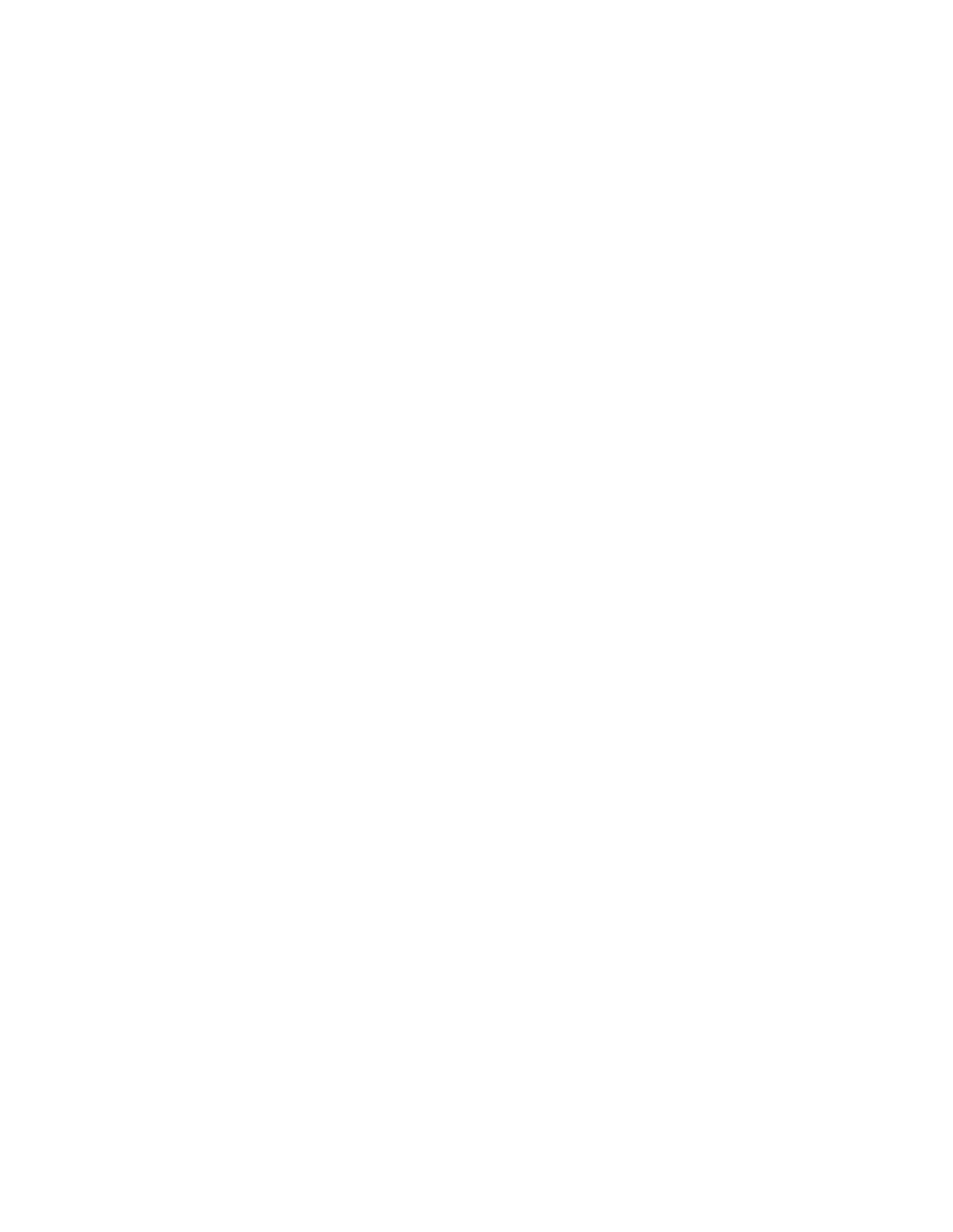## **THE SPEAKER**

The Honourable George J. Furey

# **THE GOVERNMENT REPRESENTATIVE IN THE SENATE**

The Honourable Marc Gold

# **THE LEADER OF THE OPPOSITION**

The Honourable Donald Neil Plett

## **FACILITATOR OF THE INDEPENDENT SENATORS GROUP**

The Honourable Yuen Pau Woo

# **THE LEADER OF THE CANADIAN SENATORS GROUP**

The Honourable Scott Tannas

# **THE LEADER OF THE PROGRESSIVE SENATE GROUP**

The Honourable Jane Cordy

—————

# **OFFICERS OF THE SENATE**

# **INTERIM CLERK OF THE SENATE AND CLERK OF THE PARLIAMENTS**

Gérald Lafrenière

## **LAW CLERK AND PARLIAMENTARY COUNSEL**

Philippe Hallée

# **USHER OF THE BLACK ROD**

J. Greg Peters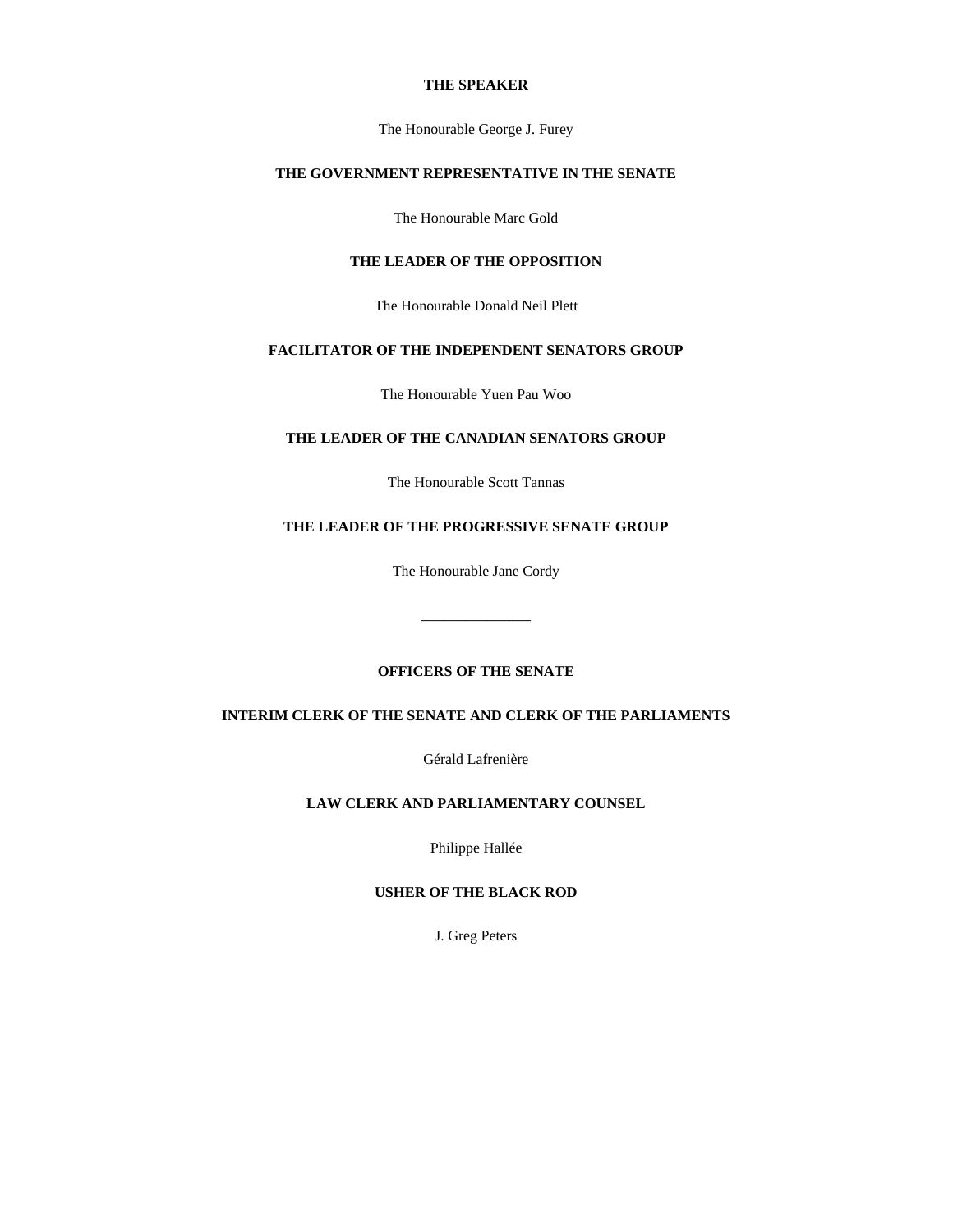(In order of precedence)

—————

(December 1, 2021)

—————

| The Right Hon. Justin Trudeau                         | Prime Minister                                                                                  |
|-------------------------------------------------------|-------------------------------------------------------------------------------------------------|
| The Hon. Chrystia Freeland                            | Minister of Finance                                                                             |
|                                                       | Deputy Prime Minister                                                                           |
| The Hon. Lawrence MacAulay                            | Minister of Veterans Affairs                                                                    |
|                                                       | <b>Associate Minister of National Defence</b>                                                   |
| The Hon. Carolyn Bennett                              | Minister of Mental Health and Addictions                                                        |
|                                                       | Associate Minister of Health                                                                    |
| The Hon. Dominic LeBlanc                              | Minister of Infrastructure and Communities                                                      |
|                                                       | Minister of Intergovernmental Affairs                                                           |
| The Hon. Jean-Yves Duclos                             | Minister of Health                                                                              |
| The Hon. Marie-Claude Bibeau                          | Minister of Agriculture and Agri-Food                                                           |
| The Hon. Mélanie Joly<br>The Hon. Diane Lebouthillier | Minister of Foreign Affairs<br>Minister of National Revenue                                     |
| The Hon. Harjit S. Sajjan                             | Minister of International Development                                                           |
|                                                       | Minister responsible for the Pacific Economic Development Agency of                             |
|                                                       | Canada                                                                                          |
| The Hon. Carla Qualtrough                             | Minister of Employment, Workforce Development and                                               |
|                                                       | Disability Inclusion                                                                            |
| The Hon. Patty Hajdu                                  | Minister of Indigenous Services                                                                 |
|                                                       | Minister responsible for the Federal Economic Development Agency for                            |
|                                                       | Northern Ontario                                                                                |
| The Hon. François-Philippe Champagne                  | Minister of Innovation, Science and Industry                                                    |
| The Hon. Karina Gould                                 | Minister of Families, Children and Social Development                                           |
| The Hon. Ahmed Hussen                                 | Minister of Housing and Diversity and Inclusion                                                 |
| The Hon. Ginette Petitpas Taylor                      | Minister of Official Languages                                                                  |
| The Hon. Seamus O'Regan                               | Minister responsible for the Atlantic Canada Opportunities Agency<br>Minister of Labour         |
| The Hon. Pablo Rodriguez                              | Minister of Canadian Heritage                                                                   |
| The Hon. Bill Blair                                   | President of the Queen's Privy Council for Canada                                               |
|                                                       | Minister of Emergency Preparedness                                                              |
| The Hon. Mary Ng                                      | Minister of Economic Development                                                                |
|                                                       | Minister of International Trade                                                                 |
|                                                       | Minister of Small Business and Export Promotion                                                 |
| The Hon. Filomena Tassi                               | Minister of Public Services and Procurement                                                     |
| The Hon. Jonathan Wilkinson                           | <b>Minister of National Resources</b>                                                           |
| The Hon. David Lametti                                | Minister of Justice                                                                             |
|                                                       | Attorney General of Canada                                                                      |
| The Hon. Joyce Murray                                 | Minister of Fisheries, Oceans and the Canadian Coast Guard                                      |
| The Hon. Anita Anand                                  | Minister of National Defence                                                                    |
| The Hon. Mona Fortier                                 | President of the Treasury Board                                                                 |
| The Hon. Steven Guilbeault                            | Minister of Environment and Climate Change                                                      |
| The Hon. Marco Mendicino<br>The Hon. Marc Miller      | Minister of Public Safety<br>Minister of Crown-Indigenous Relations                             |
| The Hon. Dan Vandal                                   | Minister responsible for Prairies Economic Development Canada                                   |
|                                                       | Minister responsible for the Canadian Northern Economic Development                             |
|                                                       | Agency                                                                                          |
|                                                       | Minister of Northern Affairs                                                                    |
| The Hon. Omar Alghabra                                | Minister of Transport                                                                           |
| The Hon. Randy Boissonnault                           | Minister of Tourism                                                                             |
|                                                       | <b>Associate Minister of Finance</b>                                                            |
| The Hon. Sean Fraser                                  | Minister of Immigration, Refugees and Citizenship                                               |
| The Hon. Mark Holland                                 | Leader of the Government in the House of Commons                                                |
| The Hon. Gudie Hutchings                              | Minister of Rural Economic Development                                                          |
| The Hon. Marci Ien                                    | Minister of Women and Gender Equality and Youth                                                 |
| The Hon. Helena Jaczek                                | Minister responsible for the Federal Economic Agency for Southern Ontario                       |
| The Hon. Kamal Khera                                  | <b>Minister of Seniors</b>                                                                      |
| The Hon. Pascale St-Onge                              | Minister of Sport                                                                               |
|                                                       | Minister responsible for the Economic Development Agency of Canada for<br>the Regions of Quebec |
|                                                       |                                                                                                 |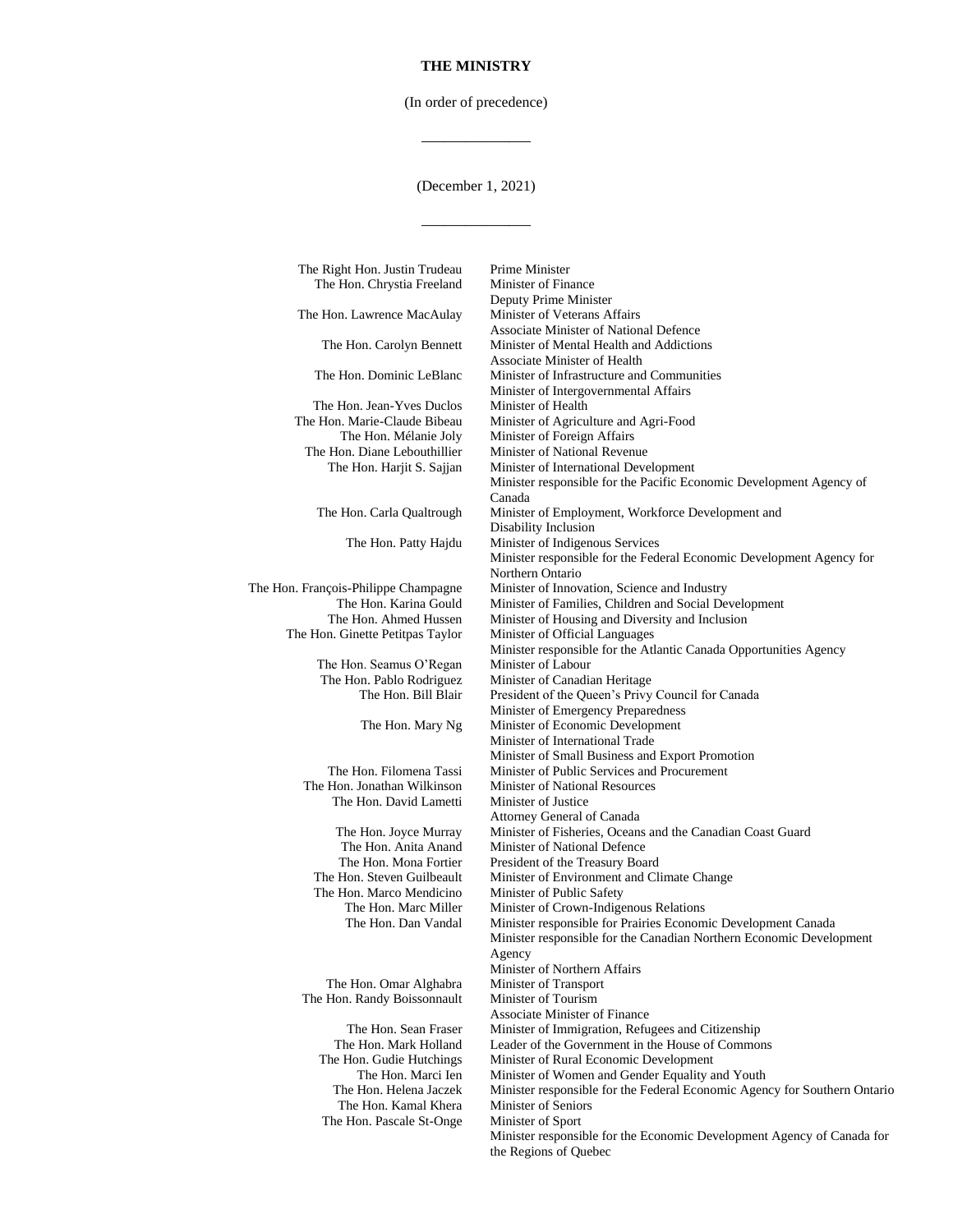# **SENATORS OF CANADA**

# ACCORDING TO SENIORITY

(December 1, 2021)

Senator

Designation

Post Office Address

The Honourable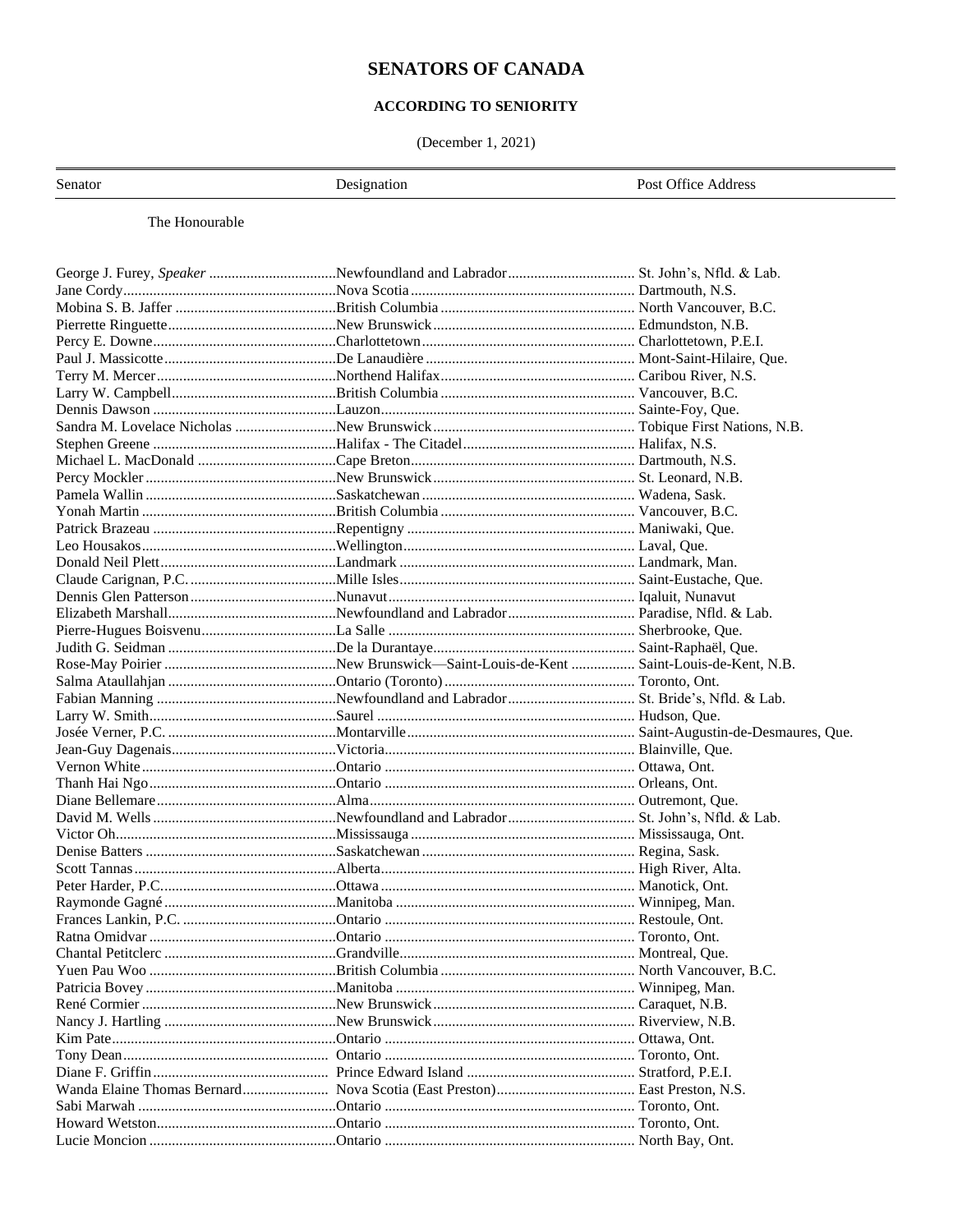| Senator | Designation | Post Office Address |
|---------|-------------|---------------------|
|         |             |                     |
|         |             |                     |
|         |             |                     |
|         |             |                     |
|         |             |                     |
|         |             |                     |
|         |             |                     |
|         |             |                     |
|         |             |                     |
|         |             |                     |
|         |             |                     |
|         |             |                     |
|         |             |                     |
|         |             |                     |
|         |             |                     |
|         |             |                     |
|         |             |                     |
|         |             |                     |
|         |             |                     |
|         |             |                     |
|         |             |                     |
|         |             |                     |
|         |             |                     |
|         |             |                     |
|         |             |                     |
|         |             |                     |
|         |             |                     |
|         |             |                     |
|         |             |                     |
|         |             |                     |
|         |             |                     |
|         |             |                     |
|         |             |                     |
|         |             |                     |
|         |             |                     |
|         |             |                     |
|         |             |                     |
|         |             |                     |
|         |             |                     |
|         |             |                     |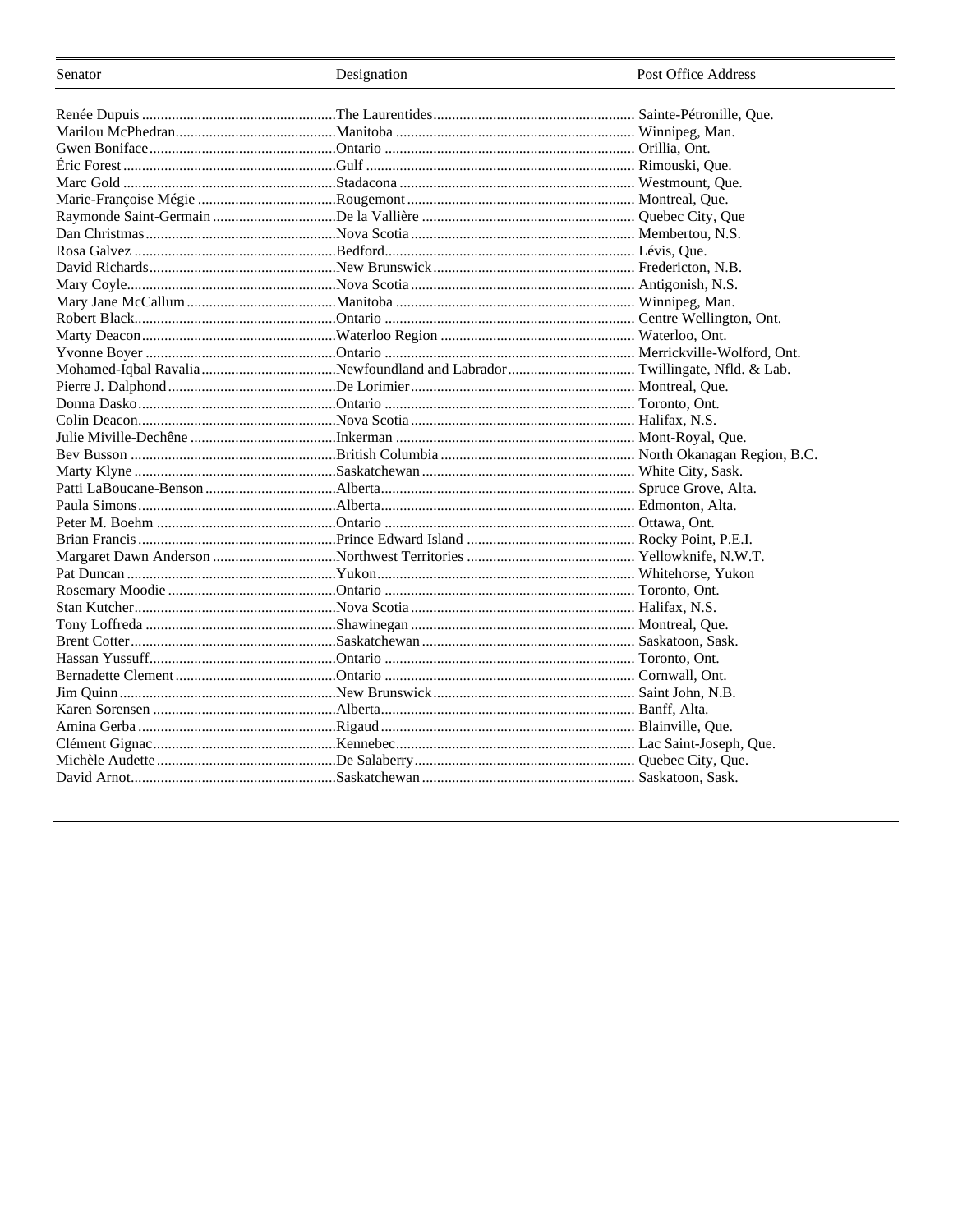# **SENATORS OF CANADA**

# **ALPHABETICAL LIST**

(December 1, 2021)

| Senator        | Designation                                                                                      | Post Office Address | <b>Political Affiliation</b> |
|----------------|--------------------------------------------------------------------------------------------------|---------------------|------------------------------|
| The Honourable |                                                                                                  |                     |                              |
|                | Anderson, Margaret Dawn Northwest Territories  Yellowknife, N.W.TProgressive Senate Group        |                     |                              |
|                |                                                                                                  |                     |                              |
|                |                                                                                                  |                     |                              |
|                |                                                                                                  |                     |                              |
|                |                                                                                                  |                     |                              |
|                |                                                                                                  |                     |                              |
|                | Bernard, Wanda Elaine ThomasNova Scotia (East Preston) East Preston, N.SProgressive Senate Group |                     |                              |
|                |                                                                                                  |                     |                              |
|                |                                                                                                  |                     |                              |
|                |                                                                                                  |                     |                              |
|                |                                                                                                  |                     |                              |
|                |                                                                                                  |                     |                              |
|                |                                                                                                  |                     |                              |
|                |                                                                                                  |                     |                              |
|                |                                                                                                  |                     |                              |
|                |                                                                                                  |                     |                              |
|                |                                                                                                  |                     |                              |
|                |                                                                                                  |                     |                              |
|                |                                                                                                  |                     |                              |
|                |                                                                                                  |                     |                              |
|                |                                                                                                  |                     |                              |
|                |                                                                                                  |                     |                              |
|                |                                                                                                  |                     |                              |
|                |                                                                                                  |                     |                              |
|                |                                                                                                  |                     |                              |
|                |                                                                                                  |                     |                              |
|                |                                                                                                  |                     |                              |
|                |                                                                                                  |                     |                              |
|                |                                                                                                  |                     |                              |
|                |                                                                                                  |                     |                              |
|                |                                                                                                  |                     |                              |
|                |                                                                                                  |                     |                              |
|                | Dupuis, Renée The Laurentides  Sainte-Pétronille, Que. Independent Senators Group                |                     |                              |
|                |                                                                                                  |                     |                              |
|                |                                                                                                  |                     |                              |
|                | Furey, George J., Speaker Newfoundland and Labrador  St. John's, Nfld. & Lab. Non-affiliated     |                     |                              |
|                |                                                                                                  |                     |                              |
|                |                                                                                                  |                     |                              |
|                |                                                                                                  |                     |                              |
|                |                                                                                                  |                     |                              |
|                |                                                                                                  |                     |                              |
|                |                                                                                                  |                     |                              |
|                |                                                                                                  |                     |                              |
|                |                                                                                                  |                     |                              |
|                |                                                                                                  |                     |                              |
|                |                                                                                                  |                     |                              |
|                |                                                                                                  |                     |                              |
|                |                                                                                                  |                     |                              |
|                |                                                                                                  |                     |                              |
|                |                                                                                                  |                     |                              |
|                |                                                                                                  |                     |                              |
|                |                                                                                                  |                     |                              |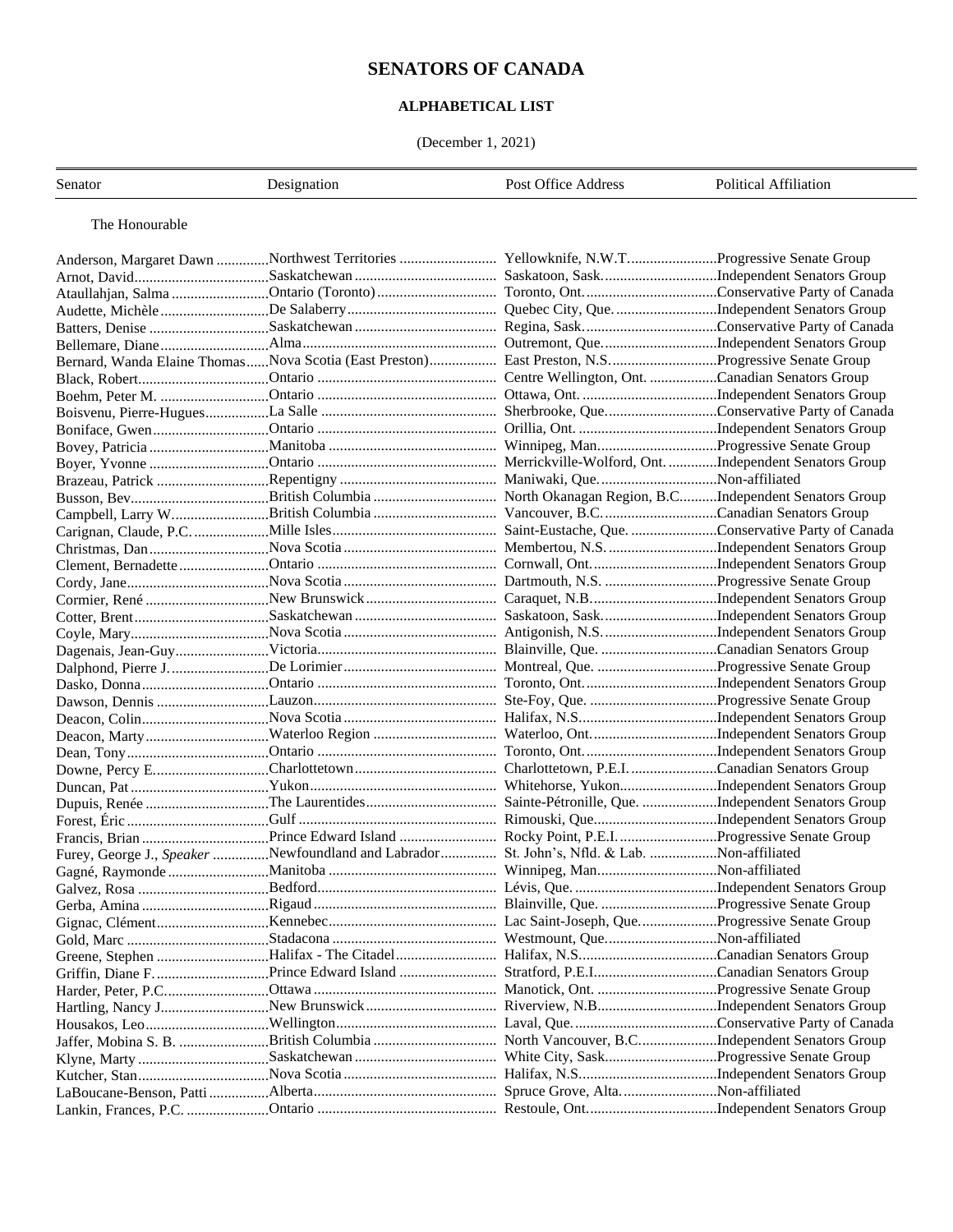| Senator | Designation                                                                                               | Post Office Address | <b>Political Affiliation</b> |
|---------|-----------------------------------------------------------------------------------------------------------|---------------------|------------------------------|
|         |                                                                                                           |                     |                              |
|         |                                                                                                           |                     |                              |
|         | Lovelace Nicholas, Sandra M.  New BrunswickTobique First Nations, N.B. Progressive Senate Group           |                     |                              |
|         |                                                                                                           |                     |                              |
|         |                                                                                                           |                     |                              |
|         |                                                                                                           |                     |                              |
|         |                                                                                                           |                     |                              |
|         |                                                                                                           |                     |                              |
|         |                                                                                                           |                     |                              |
|         |                                                                                                           |                     |                              |
|         |                                                                                                           |                     |                              |
|         |                                                                                                           |                     |                              |
|         |                                                                                                           |                     |                              |
|         |                                                                                                           |                     |                              |
|         |                                                                                                           |                     |                              |
|         |                                                                                                           |                     |                              |
|         |                                                                                                           |                     |                              |
|         |                                                                                                           |                     |                              |
|         |                                                                                                           |                     |                              |
|         |                                                                                                           |                     |                              |
|         |                                                                                                           |                     |                              |
|         |                                                                                                           |                     |                              |
|         |                                                                                                           |                     |                              |
|         |                                                                                                           |                     |                              |
|         | Poirier, Rose-May  New Brunswick-Saint-Louis-de-Kent Saint-Louis-de-Kent, N.BConservative Party of Canada |                     |                              |
|         |                                                                                                           |                     |                              |
|         | Ravalia, Mohamed-Iqbal  Newfoundland and Labrador Twillingate, Nfld. & LabIndependent Senators Group      |                     |                              |
|         |                                                                                                           |                     |                              |
|         |                                                                                                           |                     |                              |
|         |                                                                                                           |                     |                              |
|         |                                                                                                           |                     |                              |
|         |                                                                                                           |                     |                              |
|         |                                                                                                           |                     |                              |
|         |                                                                                                           |                     |                              |
|         |                                                                                                           |                     |                              |
|         |                                                                                                           |                     |                              |
|         |                                                                                                           |                     |                              |
|         |                                                                                                           |                     |                              |
|         |                                                                                                           |                     |                              |
|         |                                                                                                           |                     |                              |
|         |                                                                                                           |                     |                              |
|         |                                                                                                           |                     |                              |
|         |                                                                                                           |                     |                              |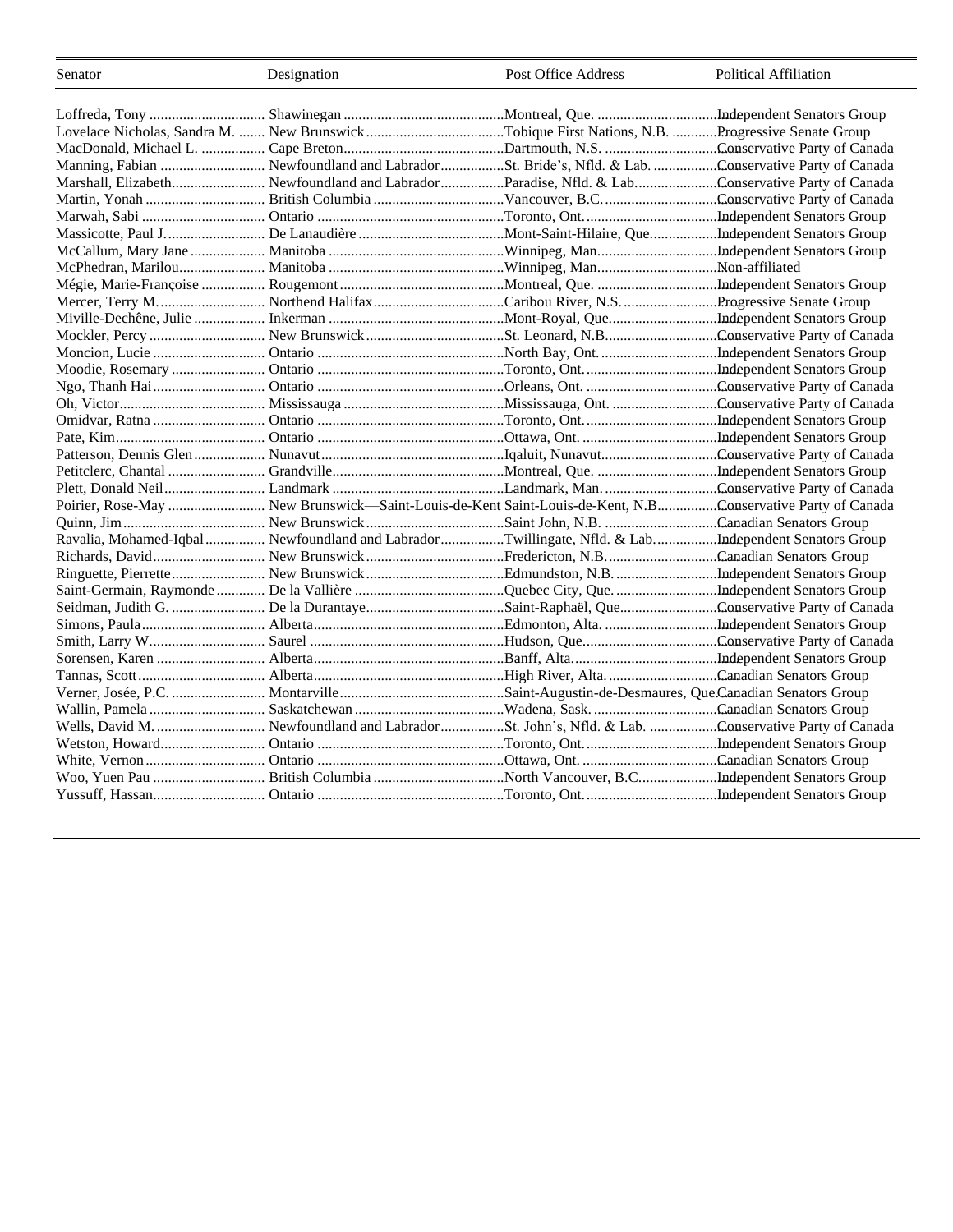# **SENATORS OF CANADA**

# BY PROVINCE AND TERRITORY

(December 1, 2021)

# ONTARIO-24

|    | Senator        | Designation | Post Office Address |
|----|----------------|-------------|---------------------|
|    | The Honourable |             |                     |
|    |                |             |                     |
| 2  |                |             |                     |
| 3  |                |             |                     |
| 4  |                |             |                     |
| 5  |                |             |                     |
| 6  |                |             |                     |
|    |                |             |                     |
| 8  |                |             |                     |
| 9  |                |             |                     |
| 10 |                |             |                     |
| 11 |                |             |                     |
| 12 |                |             |                     |
| 13 |                |             |                     |
| 14 |                |             |                     |
| 15 |                |             |                     |
| 16 |                |             |                     |
| 17 |                |             |                     |
| 18 |                |             |                     |
| 19 |                |             |                     |
| 20 |                |             |                     |
| 21 |                |             |                     |
| 22 |                |             |                     |
| 23 |                |             |                     |
| 24 |                |             |                     |
|    |                |             |                     |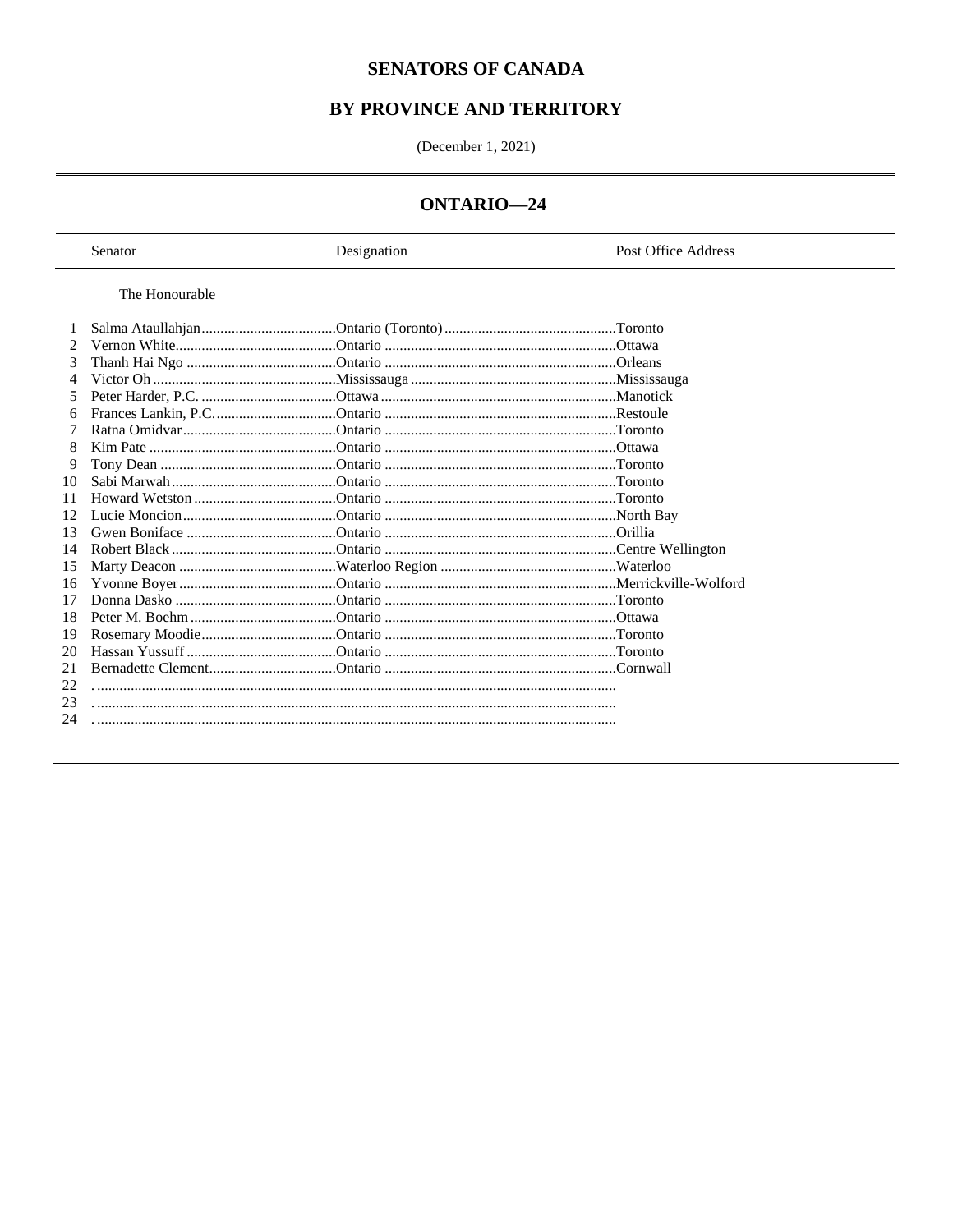# SENATORS BY PROVINCE AND TERRITORY

# QUEBEC-24

|    | Senator        | Designation | Post Office Address |
|----|----------------|-------------|---------------------|
|    | The Honourable |             |                     |
|    |                |             |                     |
|    |                |             |                     |
| 3  |                |             |                     |
|    |                |             |                     |
|    |                |             |                     |
| 6  |                |             |                     |
|    |                |             |                     |
|    |                |             |                     |
| 9  |                |             |                     |
| 10 |                |             |                     |
| 11 |                |             |                     |
|    |                |             |                     |
| 13 |                |             |                     |
| 14 |                |             |                     |
| 15 |                |             |                     |
| 16 |                |             |                     |
| 17 |                |             |                     |
| 18 |                |             |                     |
| 19 |                |             |                     |
| 20 |                |             |                     |
| 21 |                |             |                     |
| 22 |                |             |                     |
| 23 |                |             |                     |
| 24 |                |             |                     |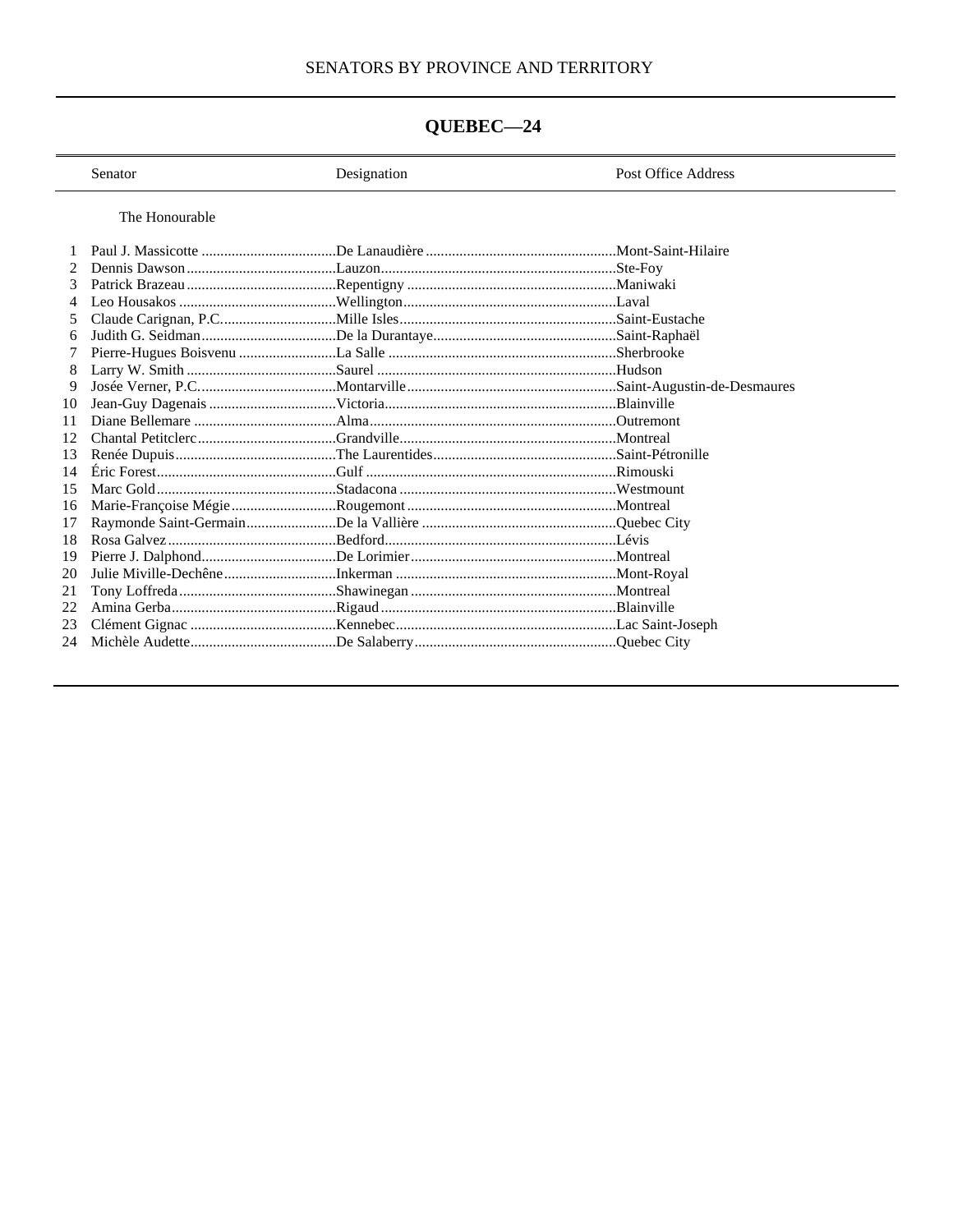# **NOVA SCOTIA—10**

|    | Senator        | Designation                                                          | Post Office Address |
|----|----------------|----------------------------------------------------------------------|---------------------|
|    | The Honourable |                                                                      |                     |
|    |                |                                                                      |                     |
|    |                |                                                                      |                     |
| 3  |                |                                                                      |                     |
|    |                |                                                                      |                     |
|    |                | 5 Wanda Elaine Thomas Bernard Nova Scotia (East Preston)East Preston |                     |
| 6  |                |                                                                      |                     |
|    |                |                                                                      |                     |
| 8  |                |                                                                      |                     |
| 9  |                |                                                                      |                     |
| 10 |                |                                                                      |                     |

# **NEW BRUNSWICK—10**

|    | <b>Senator</b> | Designation | Post Office Address |
|----|----------------|-------------|---------------------|
|    | The Honourable |             |                     |
|    |                |             |                     |
|    |                |             |                     |
|    |                |             |                     |
|    |                |             |                     |
|    |                |             |                     |
| 6  |                |             |                     |
|    |                |             |                     |
| 8  |                |             |                     |
| 9  |                |             |                     |
| 10 |                |             |                     |

# **PRINCE EDWARD ISLAND—4**

| Senator         | Designation | Post Office Address |
|-----------------|-------------|---------------------|
| The Honourable. |             |                     |
|                 |             |                     |
|                 |             |                     |
|                 |             |                     |
|                 |             |                     |
|                 |             |                     |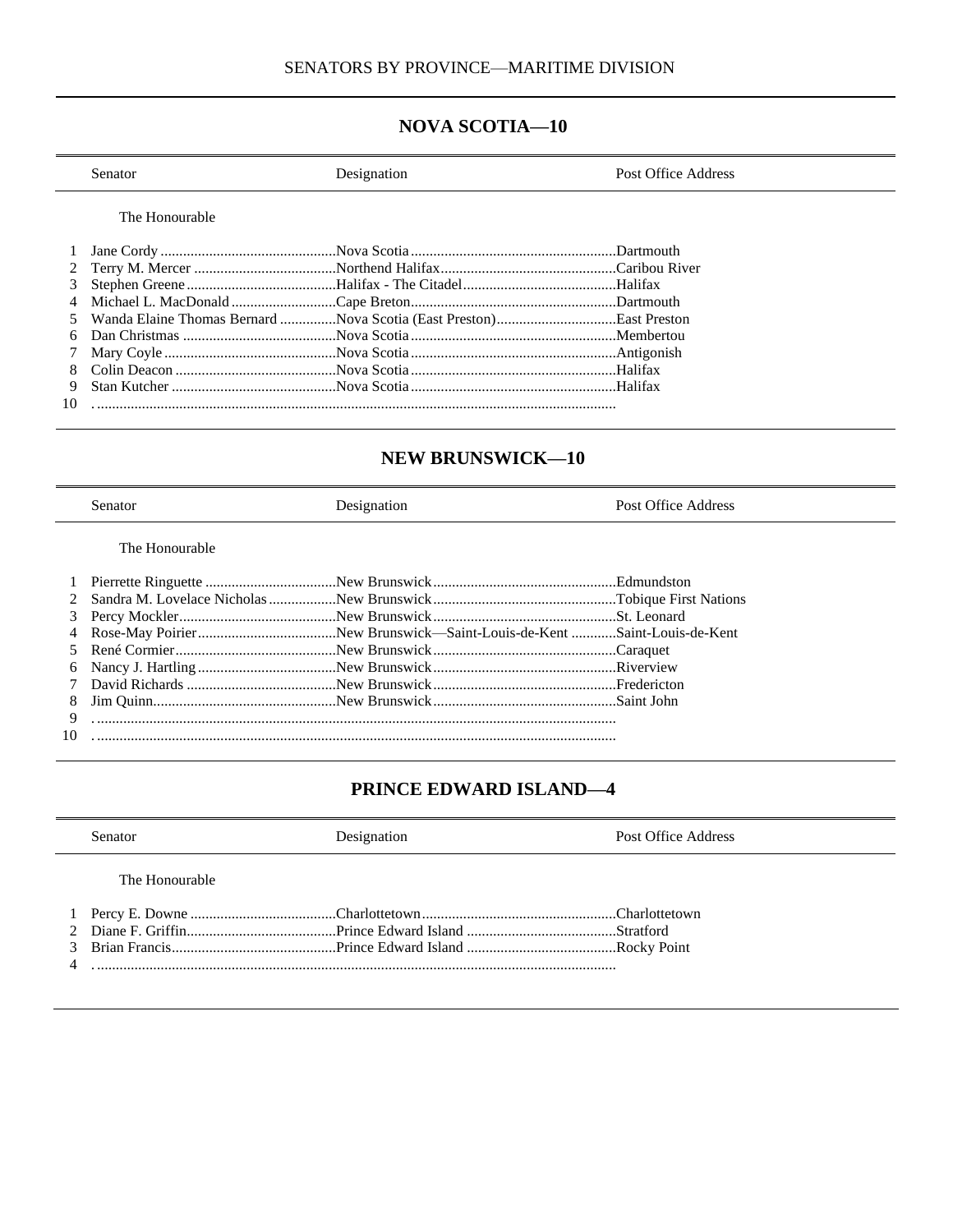# **MANITOBA-6**

| Senator        | Designation | Post Office Address |
|----------------|-------------|---------------------|
| The Honourable |             |                     |
|                |             |                     |
|                |             |                     |
|                |             |                     |
|                |             |                     |
|                |             |                     |
|                |             |                     |
|                |             |                     |

# **BRITISH COLUMBIA-6**

| <b>Senator</b> | Designation | Post Office Address |
|----------------|-------------|---------------------|
| The Honourable |             |                     |
|                |             |                     |
|                |             |                     |
|                |             |                     |
|                |             |                     |
|                |             |                     |
| $6 \left($     |             |                     |

# **SASKATCHEWAN-6**

|   | Senator        | Designation | Post Office Address |
|---|----------------|-------------|---------------------|
|   | The Honourable |             |                     |
|   |                |             |                     |
|   |                |             |                     |
|   |                |             |                     |
|   |                |             |                     |
|   |                |             |                     |
| 6 |                |             |                     |

# ALBERTA-6

| Senator        | Desionation | Post Office Address |
|----------------|-------------|---------------------|
| The Honourable |             |                     |
|                |             |                     |
|                |             |                     |
|                |             |                     |
|                |             |                     |
|                |             |                     |
|                |             |                     |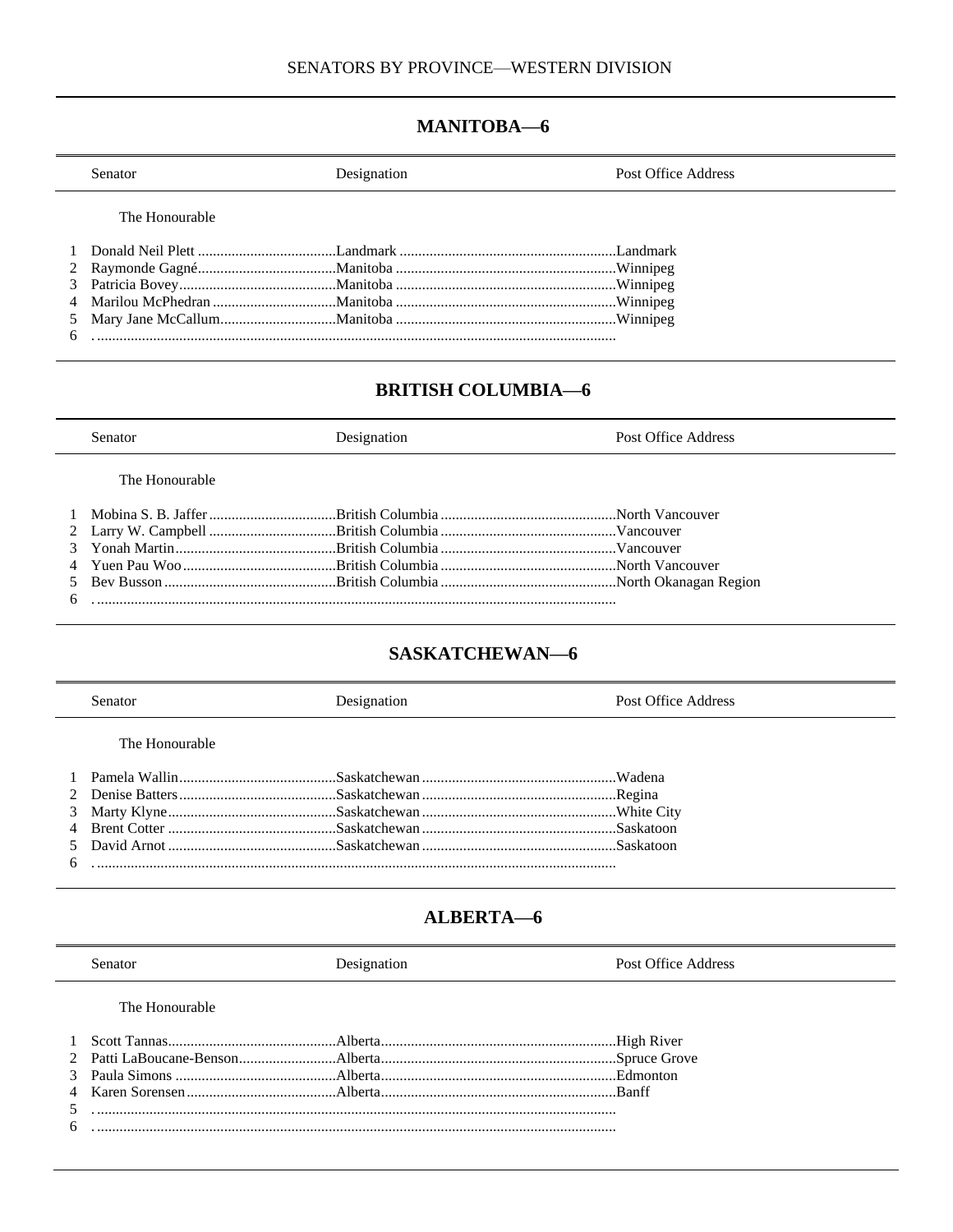# **NEWFOUNDLAND AND LABRADOR—6**

|                            | Senator                        | Designation                                                                                                                | Post Office Address        |  |
|----------------------------|--------------------------------|----------------------------------------------------------------------------------------------------------------------------|----------------------------|--|
| 1<br>2<br>3<br>4<br>5<br>6 | The Honourable                 | George J. Furey, Speaker Newfoundland and Labrador St. John's<br>Mohamed-Iqbal RavaliaNewfoundland and LabradorTwillingate |                            |  |
|                            | <b>NORTHWEST TERRITORIES-1</b> |                                                                                                                            |                            |  |
|                            | Senator                        | Designation                                                                                                                | <b>Post Office Address</b> |  |
|                            | The Honourable                 |                                                                                                                            |                            |  |
| 1                          |                                |                                                                                                                            |                            |  |
|                            |                                | NUNAVUT-1                                                                                                                  |                            |  |
|                            | Senator                        | Designation                                                                                                                | Post Office Address        |  |
|                            | The Honourable                 |                                                                                                                            |                            |  |
| 1                          |                                |                                                                                                                            |                            |  |
| YUKON-1                    |                                |                                                                                                                            |                            |  |
|                            | Senator                        | Designation                                                                                                                | Post Office Address        |  |
|                            | The Honourable                 |                                                                                                                            |                            |  |
| 1                          |                                |                                                                                                                            |                            |  |